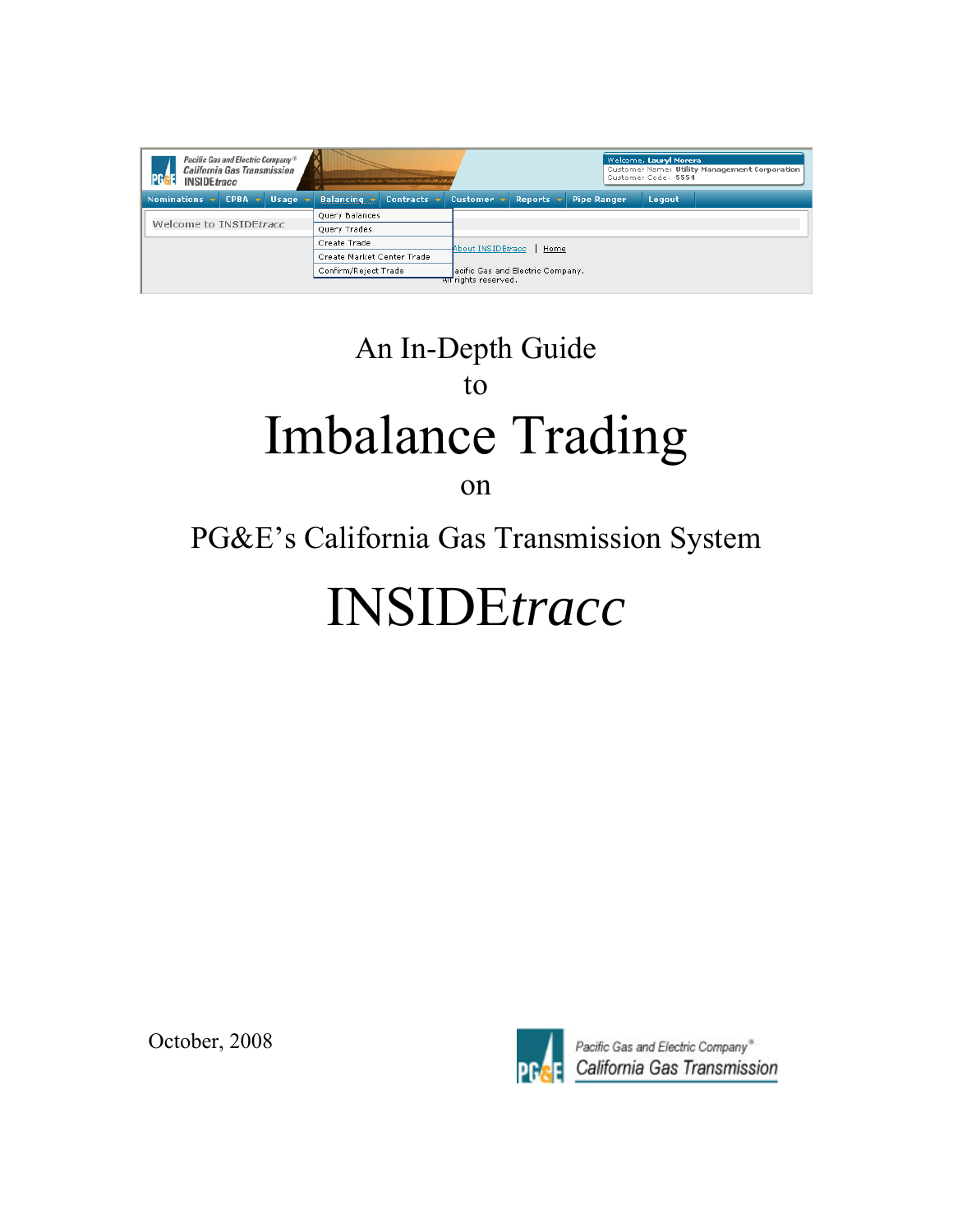| Two<br><b>Market Center Trading</b><br><b>Three</b><br><b>Four</b><br><b>Five</b><br><b>Six</b><br><b>Seven</b> | One | <b>Introduction</b>                                            |
|-----------------------------------------------------------------------------------------------------------------|-----|----------------------------------------------------------------|
|                                                                                                                 |     |                                                                |
|                                                                                                                 |     |                                                                |
|                                                                                                                 |     |                                                                |
|                                                                                                                 |     |                                                                |
|                                                                                                                 |     |                                                                |
|                                                                                                                 |     | <b>Imbalance Trading Process</b>                               |
|                                                                                                                 |     |                                                                |
|                                                                                                                 |     |                                                                |
|                                                                                                                 |     |                                                                |
|                                                                                                                 |     |                                                                |
|                                                                                                                 |     |                                                                |
|                                                                                                                 |     |                                                                |
|                                                                                                                 |     |                                                                |
|                                                                                                                 |     |                                                                |
|                                                                                                                 |     |                                                                |
|                                                                                                                 |     |                                                                |
|                                                                                                                 |     |                                                                |
|                                                                                                                 |     | <b>Simple Trading Example</b>                                  |
|                                                                                                                 |     |                                                                |
|                                                                                                                 |     | <b>Imbalance Trading Messages</b>                              |
|                                                                                                                 |     |                                                                |
|                                                                                                                 |     |                                                                |
|                                                                                                                 |     |                                                                |
|                                                                                                                 |     |                                                                |
|                                                                                                                 |     | <b>Market Center Trades Messages</b><br><b>Troubleshooting</b> |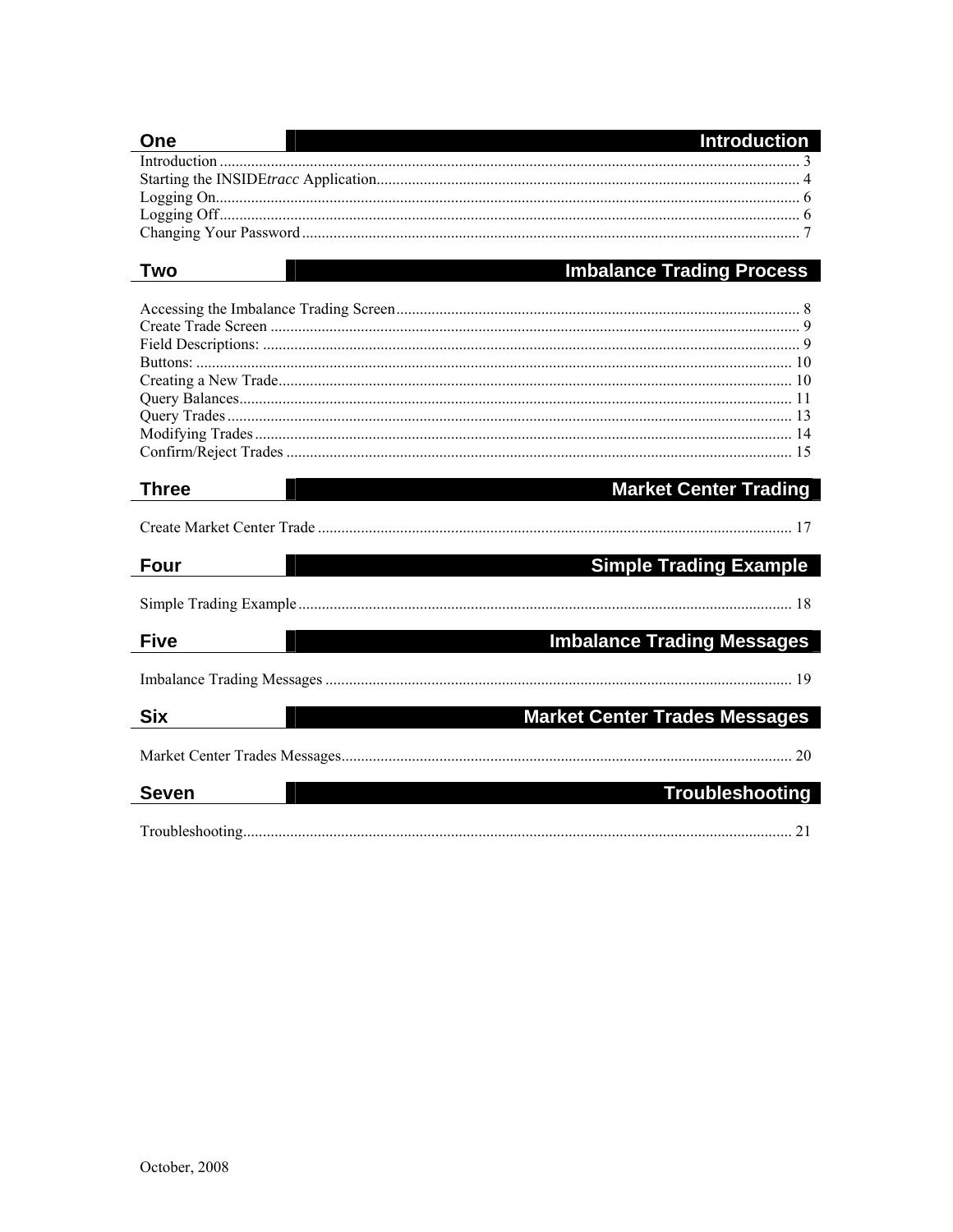#### **One** Introduction **Introduction**

#### <span id="page-2-0"></span>**Introduction**

This user guide provides explanations and illustrations for all aspects of Imbalance Trading through California Gas Transmission's INSIDE*tracc* system.

In the pages that follow, you will learn how to log on and off INSIDE*tracc* through CGT's Pipe Ranger Web site, retrieve your Balance and Imbalance Account balances, access archived trades, and most importantly, how to electronically trade and resolve your imbalances. A simple imbalance trading overview and trouble shooting tips are included in the Appendix that follows.

Trade period dates are posted on CGT's Pipe Ranger Web site and can be found on the current month Cashout Rates link under the Tools & Services, Imbalance Trading section of the site. The Imbalance Trading period typically begins no later than the 15<sup>th</sup> of the month and lasts until the close of NYMEX (close of Henry Hub Gas Future Contracts). The CPBA Trade Period closes the last business day of the month.

If you have questions or need help with any features of Imbalance Trading, please contact a CGT Account Services Representative at 1.800.343.4743.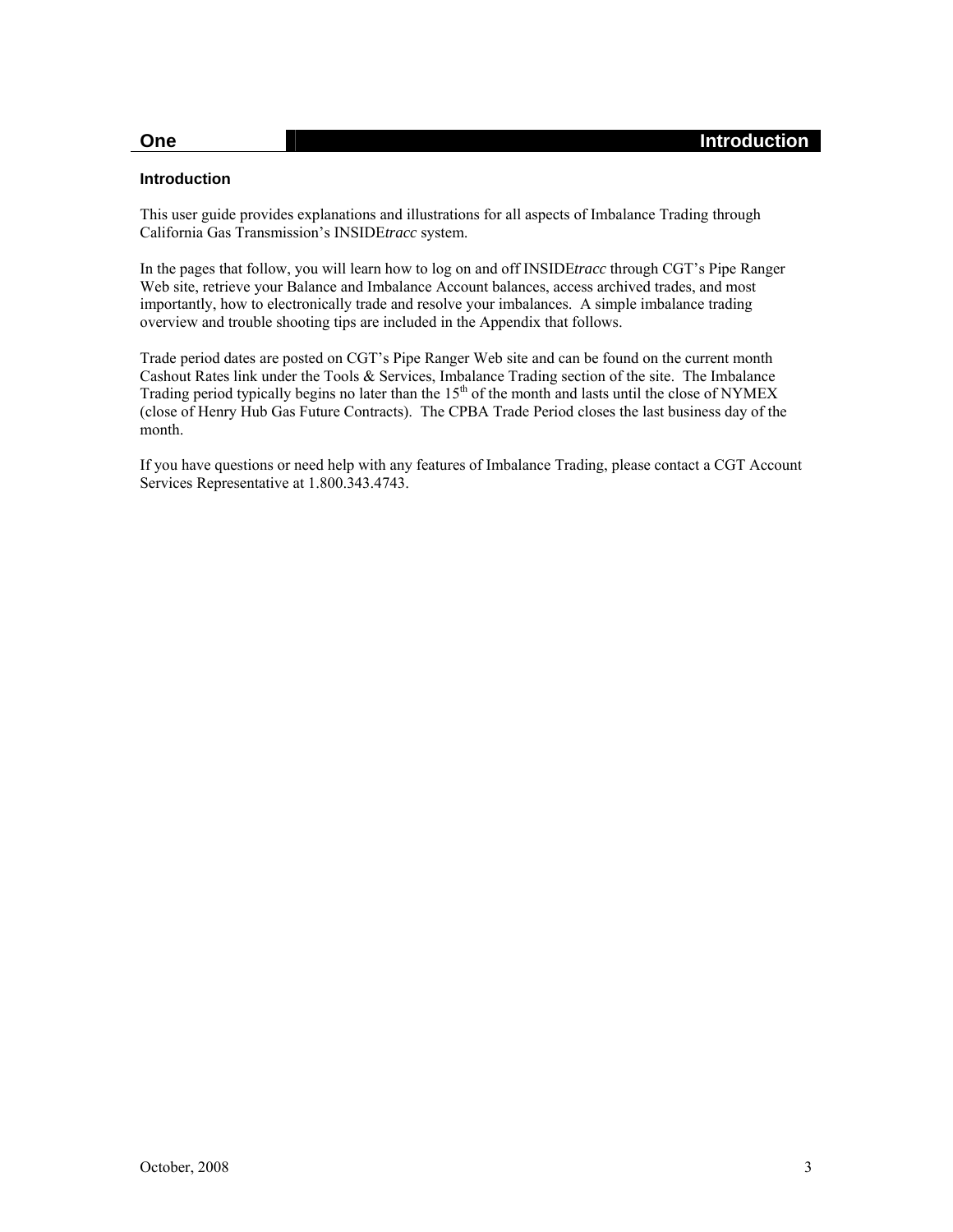#### <span id="page-3-0"></span>**Starting the INSIDE***tracc* **Application**

From the Pipe Ranger Web site home page (www.pge.com/pipeline), click on the INSIDE*tracc* Log On link. You can find the INSIDE*tracc* Log On link under the top navigation INSIDE*tracc* link or using the link in the right-hand Pipe Ranger Controls navigation.

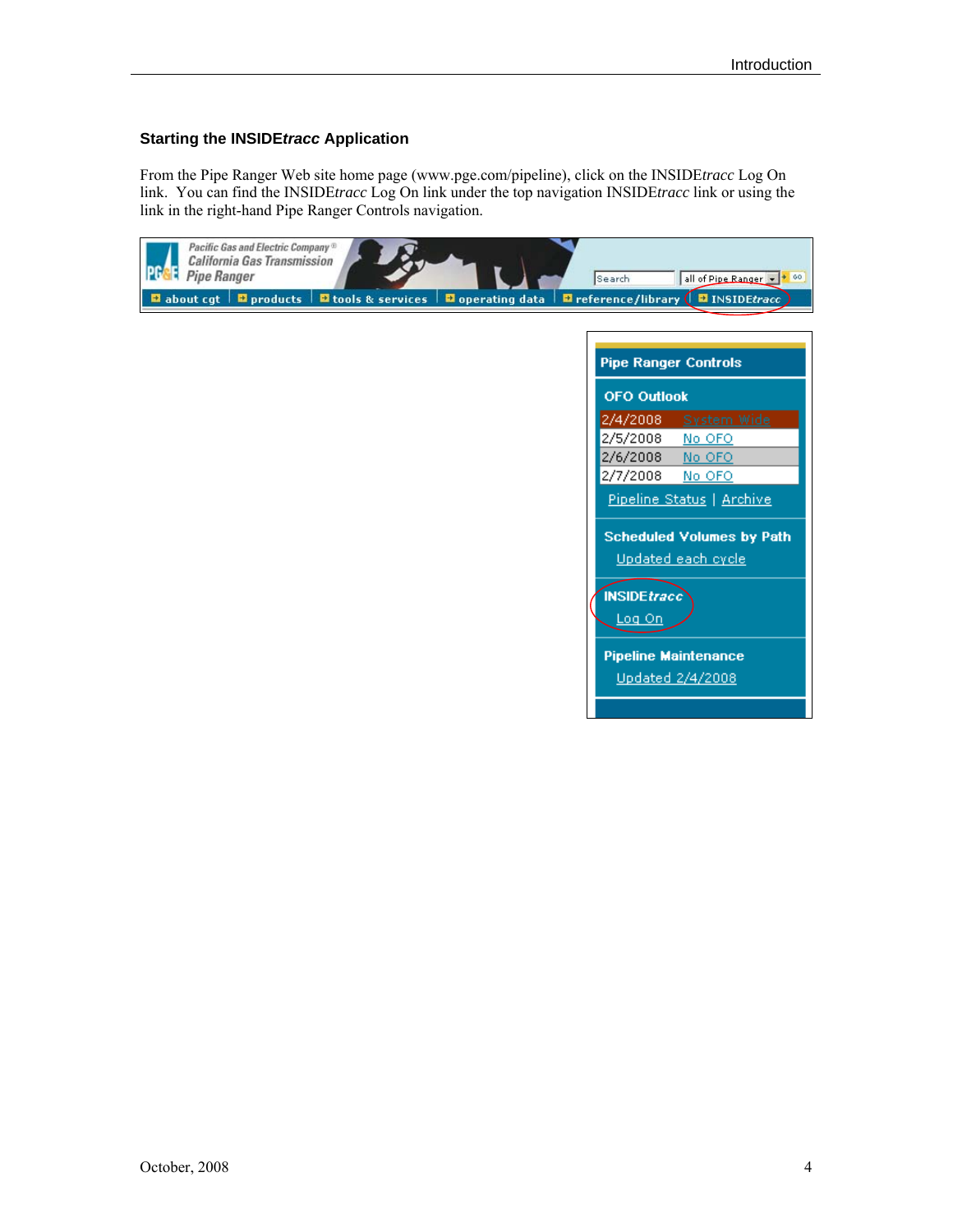Enter your INSIDE*tracc* User Name and Password, then click **SUBMIT**. If you do not currently have an INSIDE*tracc* User Name and Password, click the "Register here!" link and follow the sign-up instructions.

| Login                                                                                                                                                                                                                                       |              | <b>INTERNET APPLICATIONS</b> |
|---------------------------------------------------------------------------------------------------------------------------------------------------------------------------------------------------------------------------------------------|--------------|------------------------------|
| Please enter your user name and password to login.                                                                                                                                                                                          |              |                              |
| <b>User Name:</b>                                                                                                                                                                                                                           |              |                              |
| Password:                                                                                                                                                                                                                                   |              |                              |
| <b>SUBMIT</b>                                                                                                                                                                                                                               | CANCEL<br>Oř | <b>RESET VALUES</b>          |
| Forgot your user name? Click here to have it e-mailed to you.<br>Forgot your password? Click here to have a temporary password e-mailed to you.<br><b>New user?</b> Register here!<br>Need assistance? E-mail us at Authentication@pge.com. |              |                              |

From the Login screen, you will be able to:

- Logon to INSIDE*tracc*
- Have your User Name or a temporary password e-mailed to you
- Register as a new user

 $\sqrt{\phantom{a}}$  NOTE: After five (5) tries with an incorrect password, the authentication process will automatically lock you out of the system for a minimum of 15 minutes, or maximum of one hour. **CGT strongly recommends clicking the link to have a new password sent to you after three (3) incorrect tries** to prevent being locked out of the system.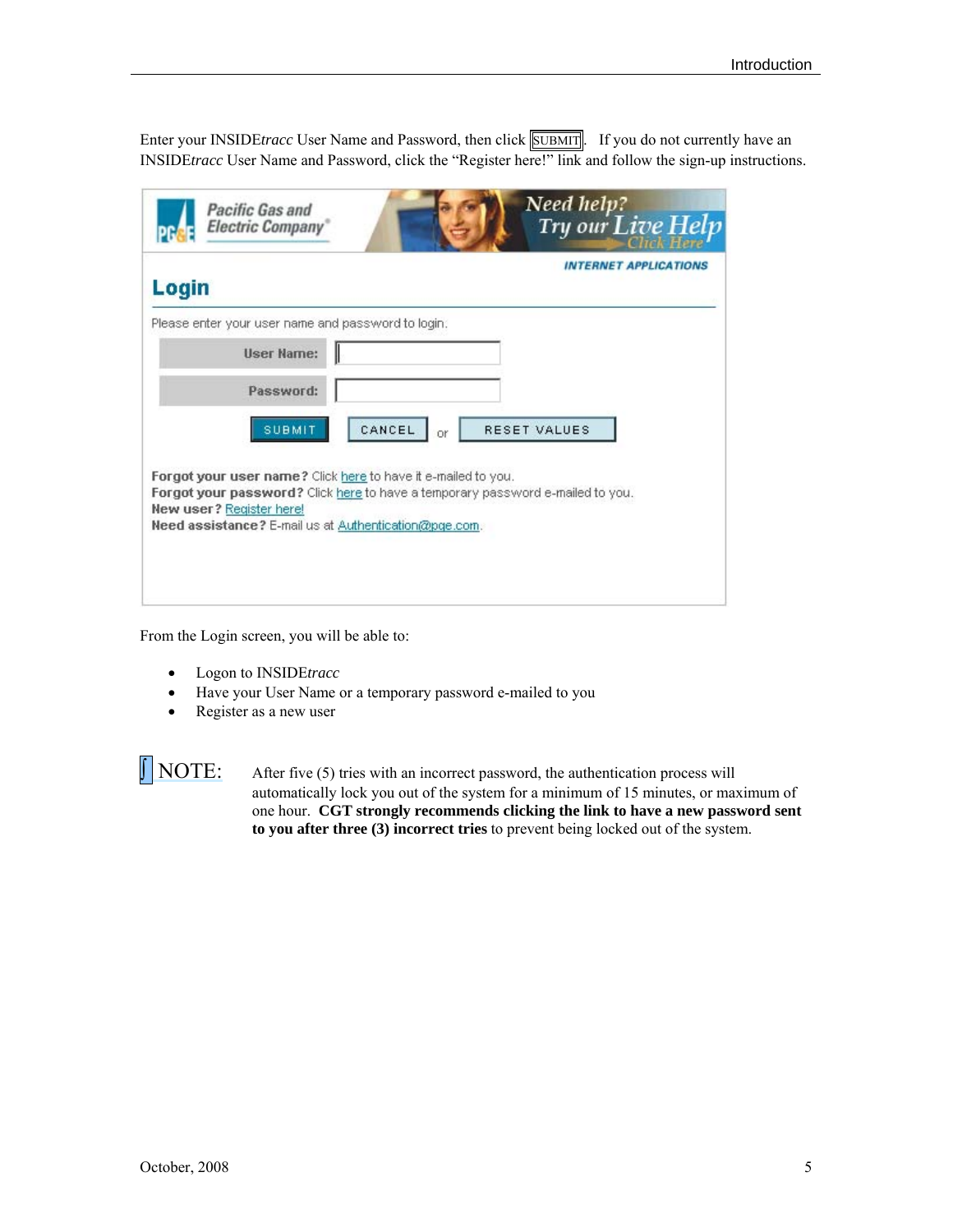### <span id="page-5-0"></span>**Logging On**

Once you have successfully logged on, the INSIDE*tracc* Home page will appear.

| Pacific Gas and Electric Company <sup>®</sup><br><b>California Gas Transmission</b><br>IPG<br><b>INSIDEtracc</b> | ··· コルウムウキッスのスターキングロスタンスタープDVODVODVDSDVDDAGADVALL |                                                                            | Welcome, Lauryl Morera<br>Customer Code: 5554 | Customer Name: Utility Management Corporation |
|------------------------------------------------------------------------------------------------------------------|---------------------------------------------------|----------------------------------------------------------------------------|-----------------------------------------------|-----------------------------------------------|
| Nominations v<br><b>CPBA</b><br>Usage $\nabla$<br><b>Sec</b>                                                     | <b>Balancing</b> v<br>Contracts v                 | Customer $\overline{\mathbf{v}}$<br>Reports $\nabla$                       | <b>Pipe Ranger</b><br>Logout                  |                                               |
| Welcome to INSIDEtracc                                                                                           |                                                   |                                                                            |                                               |                                               |
|                                                                                                                  | My Account                                        | About INSIDEtracc<br>Home                                                  |                                               |                                               |
|                                                                                                                  |                                                   | Copyright © 2008 Pacific Gas and Electric Company.<br>All rights reserved. |                                               |                                               |
|                                                                                                                  |                                                   |                                                                            |                                               |                                               |
|                                                                                                                  |                                                   |                                                                            |                                               |                                               |

```
NOTE: After two hours of activity or inactivity, you will be prompted to re-enter your logon
     information. Once you have re-entered your logon information, you will be returned to 
     the screen you were using and all data will be current.
```
### <span id="page-5-1"></span>**Logging Off**

To log out of INSIDE*tracc*,

- Click the top navigation Pipe Ranger link to open a new browser window for CGT's Pipe Ranger Web site.
- Click into the INSIDE*tracc* window and click the **Logout** link on the top navigation bar

A logout confirmation page will appear. You are now properly logged off.

| <b>Pacific Gas and</b><br><b>Electric Company</b> | Need help?<br>Try our Live Help |
|---------------------------------------------------|---------------------------------|
|                                                   | You have been logged out.       |
|                                                   | <b>CONTINUE</b>                 |

Click the CONTINUE button to return to PG&E's company Web site or close your browser window using the X in the top right corner.

 NOTE: Always end your INSIDE*tracc* session by logging off. Please do not move to another application without logging off first.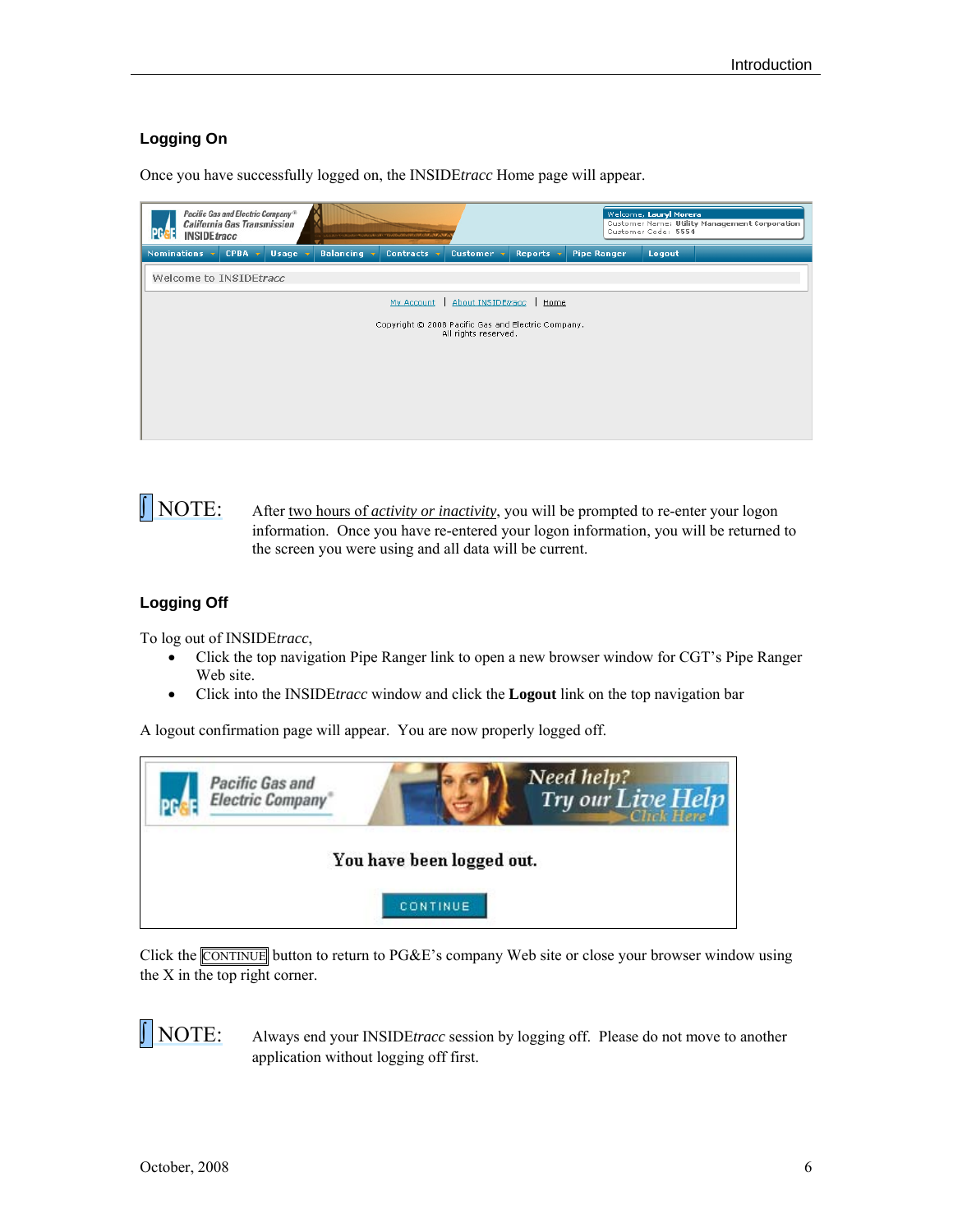### <span id="page-6-0"></span>**Changing Your Password**

To change your password:

- Click the My Account link within any of the INSIDE*tracc* pages. (or)
- From the authentication login screen, click the "Forgot your password?" link to have a temporary password sent to you.
- Logon with the temporary password; you will be asked to change your password at that time. The system will record your new Password and the INSIDE*tracc* Home page will appear.

Your Password may be up to 10 alpha-numeric characters (letters and/or numbers) and must be at least 6 characters in length. **CGT recommends the following guidelines** be used when changing passwords:

- Set length to be at least eight characters.
- Include a mix of numbers, characters, uppercase and lowercase letters, with letters mixed.
- Do not form recognized words.
- Use a number at the beginning or end.

NOTE: Passwords are C8Se Sens1tivE.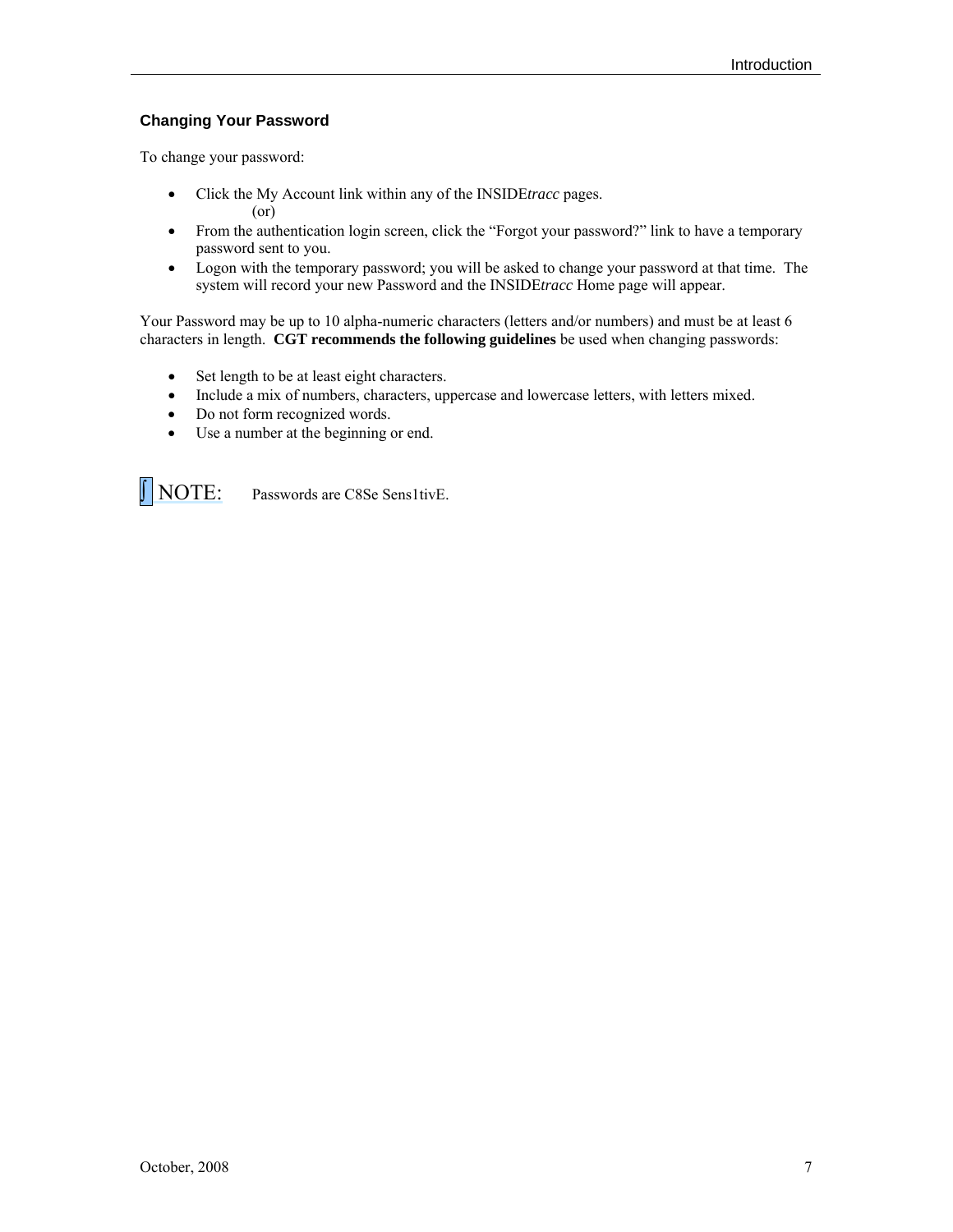#### <span id="page-7-0"></span>**Accessing the Imbalance Trading Screen**

Use the **Balancing** navigation selection to **Query Balances**, **Query Trades**, **Create Trade,** or **Confirm/Reject Trade.**

| Pacific Gas and Electric Company <sup>®</sup><br><b>California Gas Transmission</b><br><b>INSIDE</b> tracc | ったのからこつかのかにこちのものものもので、こののわかりのかけにかけにあげるのです。 |                                                               | Welcome, Lauryl Morera<br>Customer Name: Utility Management Corporation<br>Customer Code: 5554 |        |  |  |
|------------------------------------------------------------------------------------------------------------|--------------------------------------------|---------------------------------------------------------------|------------------------------------------------------------------------------------------------|--------|--|--|
| $CPBA -v$<br><b>Nominations</b><br><b>Usage</b>                                                            | <b>Balancing</b><br><b>Contracts</b>       | Customer $\mathbf{\overline{v}}$<br><b>Reports</b>            | <b>Pipe Ranger</b>                                                                             | Logout |  |  |
|                                                                                                            | Query Balances                             |                                                               |                                                                                                |        |  |  |
| Welcome to INSIDEtracc                                                                                     | Query Trades                               |                                                               |                                                                                                |        |  |  |
|                                                                                                            | Create Trade                               | About INSIDEtracc<br>Home<br>acific Gas and Electric Company. |                                                                                                |        |  |  |
|                                                                                                            | Create Market Center Trade                 |                                                               |                                                                                                |        |  |  |
|                                                                                                            | Confirm/Reject Trade                       |                                                               |                                                                                                |        |  |  |
|                                                                                                            |                                            | सा rights reserved.                                           |                                                                                                |        |  |  |

**NOTE:** The **Create Market Center Trade** selection is used to net park and lend balances, and is detailed in Section Three of this document.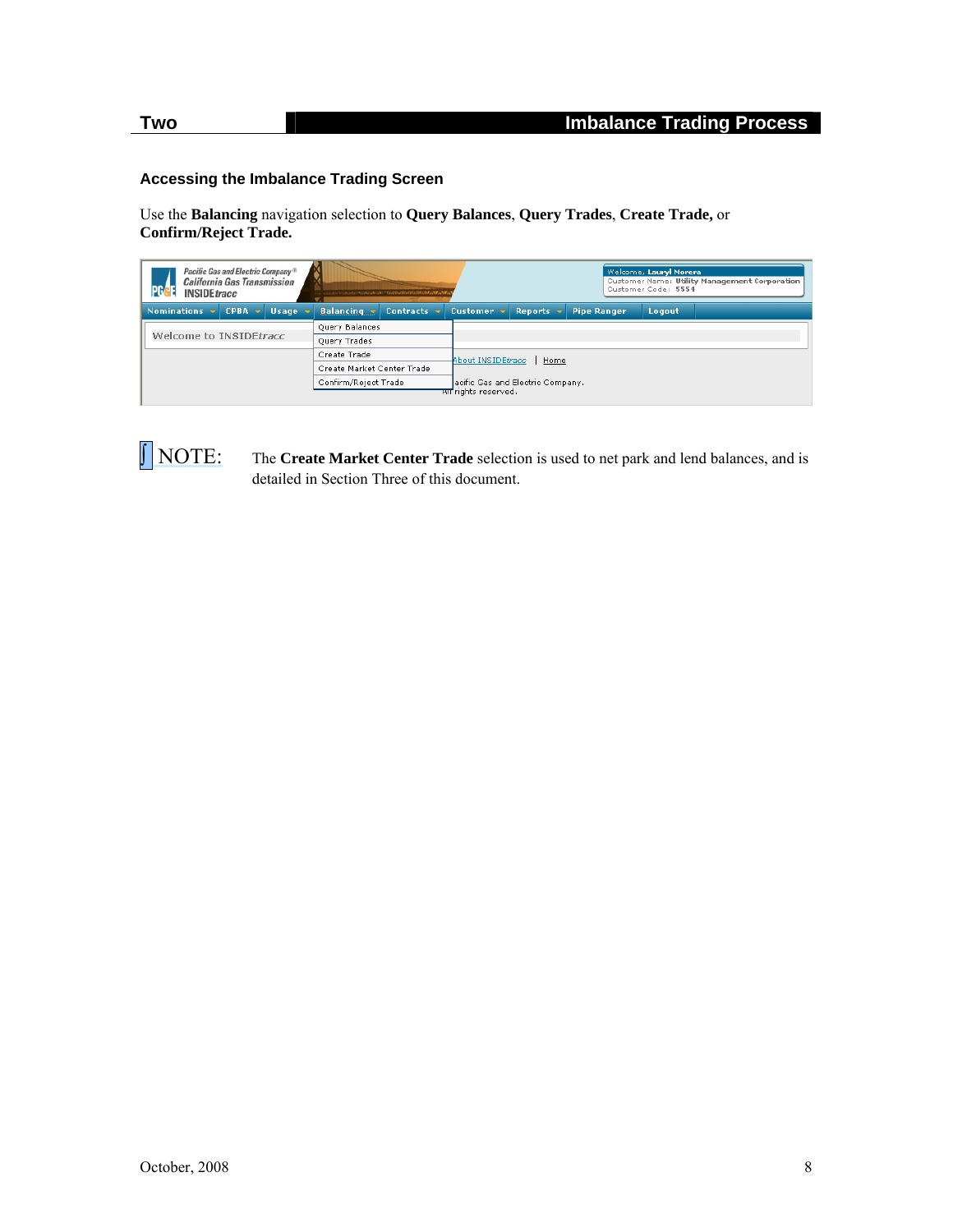### <span id="page-8-0"></span>**Create Trade Screen**

| Pacific Gas and Electric Company <sup>®</sup><br><b>California Gas Transmission</b><br><b>INSIDEtracc</b><br>ORO VORGEO TEATEATE AT CHANGE CHANGE AND ANY AREA | Welcome, Lauryl Morera<br>Customer Name: Utility Management Corporation<br>Customer Code: 5554                                                        |
|----------------------------------------------------------------------------------------------------------------------------------------------------------------|-------------------------------------------------------------------------------------------------------------------------------------------------------|
| Nominations $\mathbf{\overline{v}}$<br>CPBA,<br><b>Usage</b><br><b>Balancing</b> v<br>Contracts $\overline{\mathbf{v}}$<br><b>State</b>                        | Customer $\overline{\mathbf{v}}$<br>Reports $\mathbf{\cdot}$<br><b>Pipe Ranger</b><br>Logout                                                          |
| Create Trade<br><b>TRADE DETAIL</b><br>*Imbalance Month/Year:<br>09/2008<br>. J                                                                                | *Volume<br>(Therms):                                                                                                                                  |
| <b>SOURCE</b><br>*Src Cust code:<br>*Src Bal Acct:<br><b>TYP</b><br>$\overline{\mathbf{r}}$<br><b>Src Bal Type:</b><br><b>Src Contract Type:</b>               | <b>DESTINATION</b><br>*Dest Cust code:<br>*Dest Bal Acct:<br><b>TYP</b><br>$\overline{\mathbf{r}}$<br>Dest Bal Type:<br><b>Dest Contract</b><br>Type: |
|                                                                                                                                                                | <b>Submit</b>                                                                                                                                         |

### <span id="page-8-1"></span>**Field Descriptions:**

| <b>Imbalance</b><br>Month/Year | The month and year for which you are trading the imbalance. This field is set<br>to the previous calendar month, which is the imbalance month currently being<br>traded.                                                                                                                |  |  |  |  |  |  |  |  |
|--------------------------------|-----------------------------------------------------------------------------------------------------------------------------------------------------------------------------------------------------------------------------------------------------------------------------------------|--|--|--|--|--|--|--|--|
|                                | $\int$ NOTE:<br>If you are trading or retrieving an Operating Imbalance, this<br>field must be changed to three months prior to the current<br>Trade Period.                                                                                                                            |  |  |  |  |  |  |  |  |
| <b>Volume</b><br>(Therms)      | The volume of therms (not decatherms) to be traded.                                                                                                                                                                                                                                     |  |  |  |  |  |  |  |  |
| <b>Src Cust Code</b>           | (Source Customer Code) This is the 4-digit customer code designating the<br>owner of the Source Balancing Account.                                                                                                                                                                      |  |  |  |  |  |  |  |  |
| <b>Source Bal</b><br>Acct      | (Source Balance Account) Identifies the Balance/Imbalance Account from<br>which the volume will be traded. Valid Source Balance/Imbalance Accounts<br>include NBAA Cumulative, Premises Cumulative, Noncore Storage, CTA<br>Operating, CTA Cumulative, Core Storage, and CPBA Accounts. |  |  |  |  |  |  |  |  |
|                                | While trades may be made to or from Storage Accounts, they may not be<br>made between two Storage Accounts.                                                                                                                                                                             |  |  |  |  |  |  |  |  |
| <b>Src Bal Type</b>            | (Source Balancing Type) Identifies the type of source balancing account. This<br>field will automatically populate once the Source Balance Account has been<br>entered.                                                                                                                 |  |  |  |  |  |  |  |  |
| <b>Dest Cust</b><br>Code       | (Destination Customer Code) This is the 4-digit customer code designating the<br>owner of the Destination Balancing Account.                                                                                                                                                            |  |  |  |  |  |  |  |  |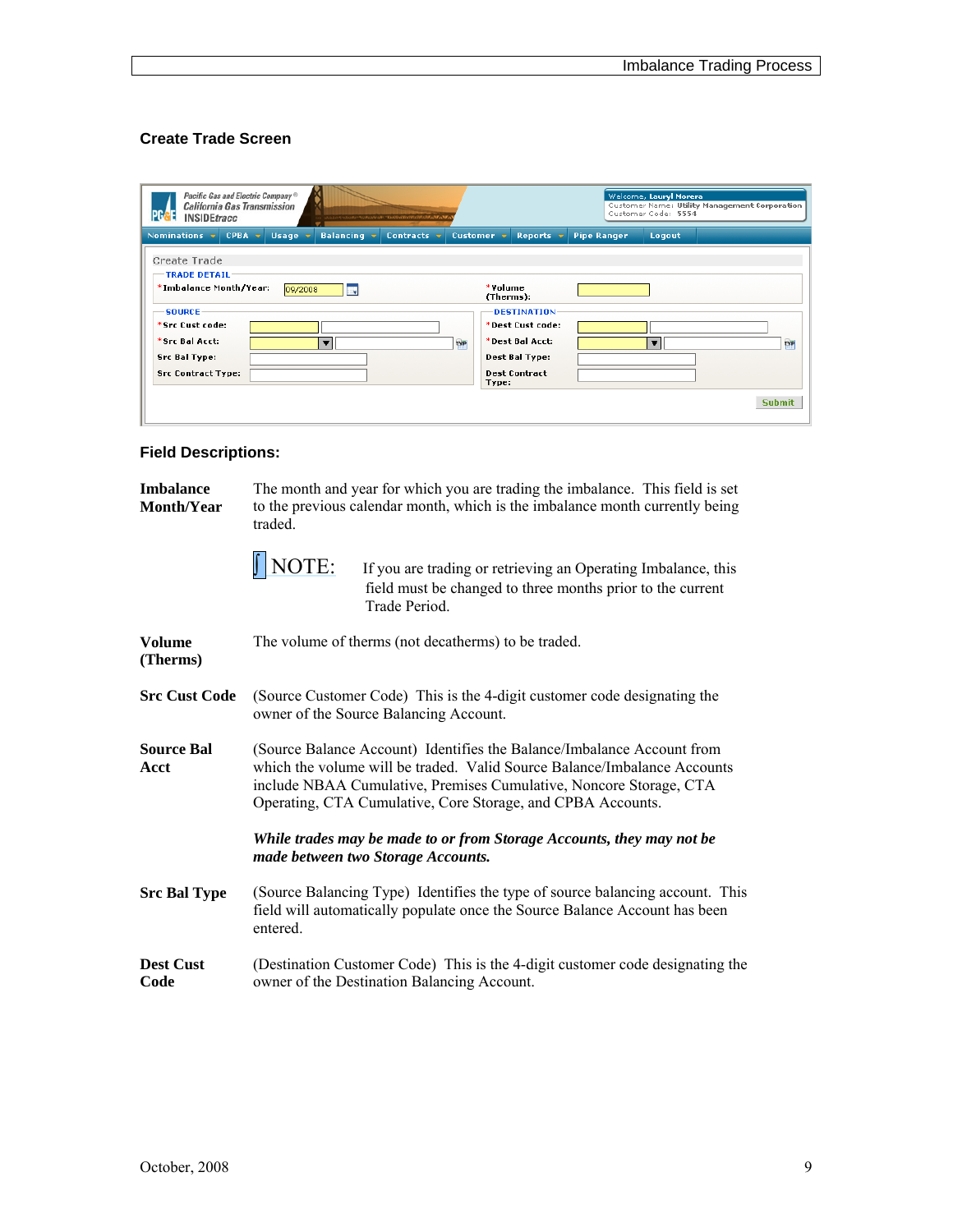| <b>Dest Bal Acct</b> | (Destination Balance Account) ) Identifies the Balance/Imbalance Account |
|----------------------|--------------------------------------------------------------------------|
|                      | from which the volume will be traded. Valid Source Balance/Imbalance     |
|                      | Accounts include NBAA Cumulative, Premises Cumulative, Noncore           |
|                      | Storage, CTA Operating, CTA Cumulative, Core Storage, and CPBA           |
|                      | Accounts.                                                                |
|                      |                                                                          |

*While trades may be made to or from Storage Accounts, they may not be made between two Storage Accounts.* 

**Dest Bal Type** (Destination Balancing Type) Identifies the type of destination balancing account. This field will automatically populate once the Destination Balance Account has been entered.

#### <span id="page-9-0"></span>**Buttons:**

**Submit** Enters a trade proposal in the system prior to confirmation.

#### <span id="page-9-1"></span>**Creating a New Trade**

Prior to creating a trade, you will need to negotiate with an appropriate trade partner independently of the INSIDE*tracc* Imbalance Trading application. Once you have identified a trading partner, you should do the following before you create your trade:

- Retrieve account balances to determine types and volumes of imbalance trades.
- Exchange Customer Codes, Source and Destination Balance Account Codes and Names, types of accounts, and total volume of therms to be traded.
- Determine which trade partner will enter the trade and which will confirm it electronically.

Once you have finished exchanging trade information, follow these steps to create your trade:

 Enter the Imbalance Month/Year in the **Imbalance Month/Year** field for the imbalance you are trading.

 $\int \text{NOTE:}$  This field defaults to the prior month, which represents the imbalance month for any Cumulative Imbalance. If you are a trade partner for an Operating Imbalance, this field must be changed to reflect three months prior. For example, if the trade period is 6 (June) yyyy, the Operating Imbalance Month and Year should be changed to 3 (March) yyyy. This date change must be made only for trades involving Operating Imbalances.

- Enter the volume of therms in the **Volume (Therms)** field.
- Enter the Source Customer Code and Source Balance Account Name in the **Src Cust Code** and **Src Bal Acct** fields on the left side of the trading screen. If you are trading from a Core Transport Agent (CTA) Balance Account, you must select the appropriate CTA Balance Account type from the drop down menu using the  $\blacktriangledown$  button. This step is necessary because the three types of CTA Balance Accounts have identical 5-digit codes.
- Enter the Trading To Customer Code and Destination Balance Account Name in the **Dest Cust Code** and **Dest Bal Acct** fields on the right side of the trading screen. If you are trading to a CTA Account, you must first enter the CTA Balance Account Name in the **Dest Bal Acct** field before accessing the appropriate account with the  $\blacktriangledown$  button. This step is necessary because the three types of CTA Balance Accounts have identical codes.
- Click once on the SUBMIT button.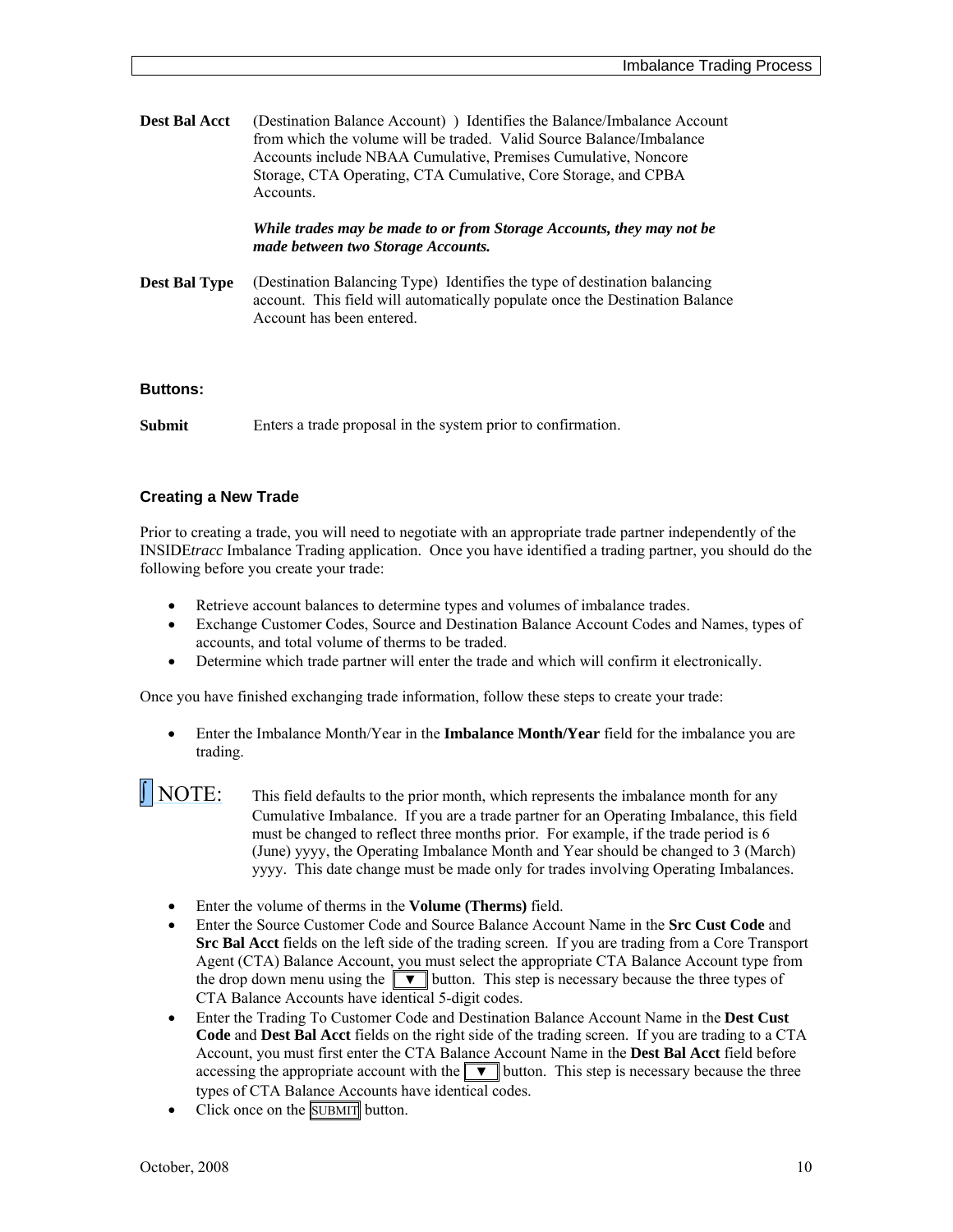The trade will appear in the Balance/Imbalance Trades Table and display a *Pending* status.

 $\|\text{NOTE:}\$  The customer submitting the trade may be either the source customer or the destination customer.

> A trade may also be created between two Balance Accounts owned by the same entity. When submitted, the status of this trade will immediately display as Confirmed since accounts having a single owner or agent do not require confirmation.

#### <span id="page-10-0"></span>**Query Balances**

To view account balances, select *Balancing, Query Balances* from the top navigation. A list of the most recent trading period account balances will be shown in the table, sorted by Balance Account Type.

You may view both Imbalance Accounts and Balance Accounts with the Imbalance Trading tool. Imbalance accounts include Cumulative, Operating, and California Production (CPBA) Accounts. Balance accounts include Market Center Parking and Lending Accounts as well as Storage Accounts.

| PG<br><b>INSIDEtracc</b>                                           | Pacific Gas and Electric Company <sup>®</sup><br><b>California Gas Transmission</b> |                 |                         | さらえらぎつぶのきにすにきにきにするほとすりではなければないがあるかもの |           |                |                    | Welcome, Lauryl Morera<br>Customer Code: 5554 | Customer Name: Utility Management Corporation |
|--------------------------------------------------------------------|-------------------------------------------------------------------------------------|-----------------|-------------------------|--------------------------------------|-----------|----------------|--------------------|-----------------------------------------------|-----------------------------------------------|
| Nominations v                                                      | <b>CPBA</b>                                                                         | Usage v         | <b>Balancing</b>        | Contracts v                          | Customer  | <b>Reports</b> | <b>Pipe Ranger</b> | Logout                                        |                                               |
| Query Balances<br><b>FILTER</b><br>Filter By:<br>-QUERY            |                                                                                     | By Account Code | $\checkmark$            |                                      |           |                |                    |                                               |                                               |
| <b>Bal Acct Code:</b><br><b>Bal Type:</b><br><b>Contract Type:</b> |                                                                                     |                 | $\overline{\mathbf{v}}$ |                                      | <b>DP</b> |                |                    |                                               |                                               |
|                                                                    |                                                                                     |                 |                         |                                      |           |                |                    |                                               | Query                                         |

- Select a specific balance account by choosing an account from the drop down list in the Bal Acct Code field to see just that account information. Click the **QUERY** button to refresh the table.
- $\bullet$  Select an account category to see only specific types of accounts. Click the **OUERY** button to refresh the table.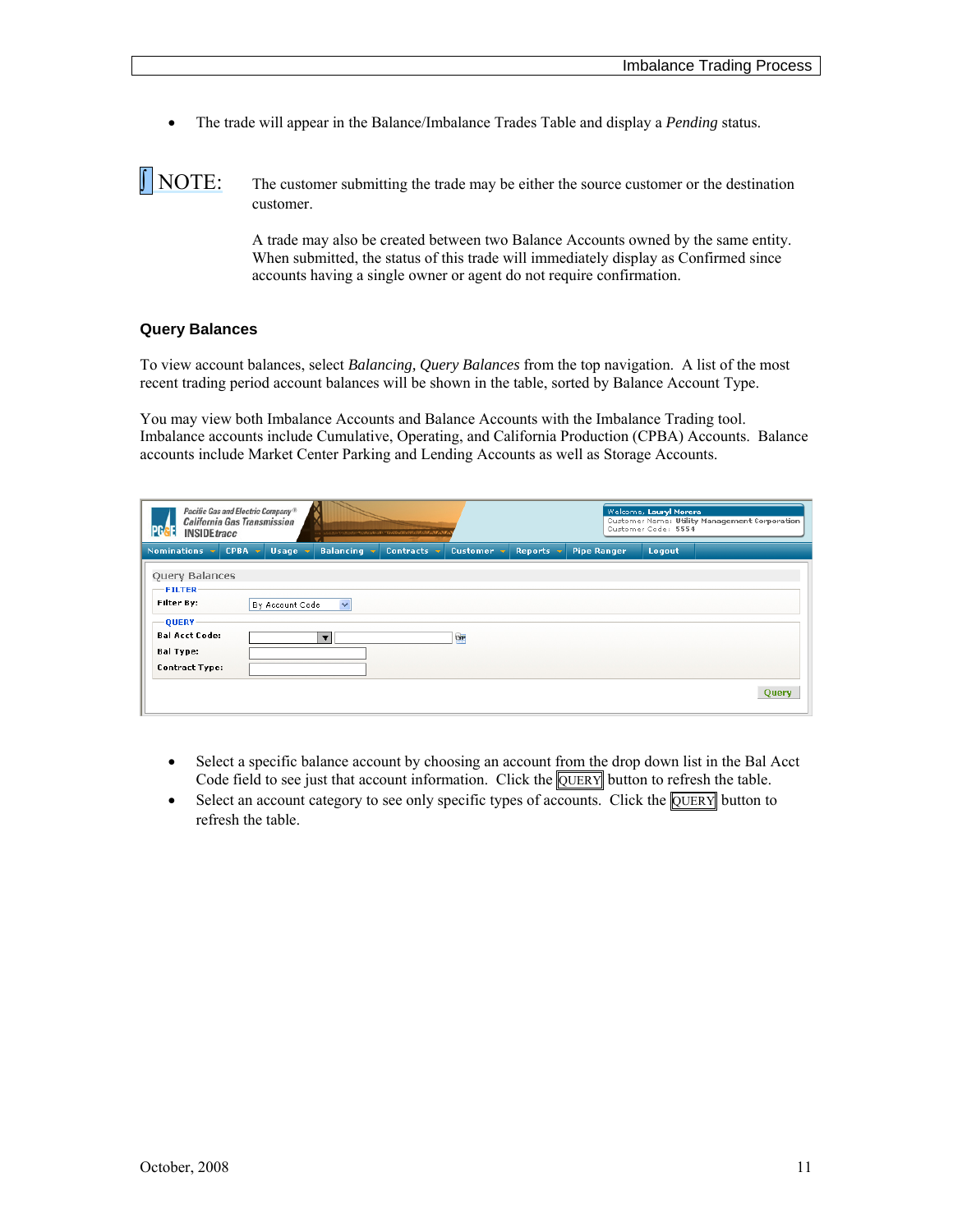| Pacific Gas and Electric Company <sup>®</sup><br><b>California Gas Transmission</b><br><b>INSIDEtracc</b> |        |                      |                      | ateasts, "Bastics (Hofficial distributor A |            |                                |                    | Welcome, Lauryl Morera<br>Customer Code: 5554 | Customer Name: Utility Management Corporation |
|-----------------------------------------------------------------------------------------------------------|--------|----------------------|----------------------|--------------------------------------------|------------|--------------------------------|--------------------|-----------------------------------------------|-----------------------------------------------|
| Nominations -                                                                                             | CPBA - | Usage $\overline{v}$ | <b>Balancing</b>     | Contracts -                                | Customer v | Reports $\mathbf{\cdot}$       | <b>Pipe Ranger</b> | Logout                                        |                                               |
| <b>Query Balances</b>                                                                                     |        |                      |                      |                                            |            |                                |                    |                                               |                                               |
| <b>FILTER</b>                                                                                             |        |                      |                      |                                            |            |                                |                    |                                               |                                               |
| Filter By:                                                                                                |        |                      |                      |                                            |            |                                |                    |                                               |                                               |
|                                                                                                           |        | By Account Code      | $\checkmark$         |                                            |            |                                |                    |                                               |                                               |
| <b>OUERY</b>                                                                                              |        |                      |                      |                                            |            |                                |                    |                                               |                                               |
| <b>Bal Acct Code:</b>                                                                                     |        |                      | $\blacktriangledown$ |                                            | <b>DP</b>  |                                |                    |                                               |                                               |
| <b>Bal Type:</b>                                                                                          |        |                      |                      |                                            |            |                                |                    |                                               |                                               |
|                                                                                                           |        |                      |                      |                                            |            |                                |                    |                                               |                                               |
| <b>Contract Type:</b>                                                                                     |        |                      |                      |                                            |            |                                |                    |                                               |                                               |
| 12 Results                                                                                                |        |                      |                      |                                            |            |                                |                    |                                               | Ouerv                                         |
| <b>Balance Account Code</b>                                                                               |        |                      | <b>Bal Acct Name</b> | <b>Bal Acct Type</b>                       |            | <b>Current Balance(Therms)</b> |                    |                                               | <b>Must Trade to Avoid Cashout</b>            |
| 5554PML001                                                                                                |        |                      | Utility Mgmt.        | Park Balance                               |            |                                | 50,000             |                                               | N/A                                           |
| 5554PDG001                                                                                                |        |                      | Utility Mamt.        | Park Balance                               |            |                                | 29,900             |                                               | N/A                                           |
| 5554PKS001                                                                                                |        |                      | Utility Mamt.        | Park Balance                               |            |                                | 4,600              |                                               | N/A                                           |
| 5554PTP001                                                                                                |        |                      | Utility Mamt.        | Park Balance                               |            |                                | $-35,000$          |                                               | N/A                                           |
| 5554LEX001                                                                                                |        |                      | Utility Mamt.        | Lend Balance                               |            |                                | $-338,000$         |                                               | N/A                                           |
| 5554LTP001                                                                                                |        |                      | Utility Mgmt.        | Lend Balance                               |            |                                | $-215,000$         |                                               | N/A                                           |
| 5554NFS001                                                                                                |        |                      | Utility Mamt.        | Storage Balance                            |            |                                | 500                |                                               | N/A                                           |
| 5554LCG001                                                                                                |        |                      | Utility Mamt.        | Lend Balance                               |            |                                | $-60,000$          |                                               | N/A                                           |
| CPBA5554-1                                                                                                |        |                      | CPBA for 5554-1      | CPBA Cumulative                            |            |                                | $-185,000$         |                                               | $-183,500$                                    |
| 5554PCG001                                                                                                |        |                      | Utility Mgmt.        | Park Balance                               |            |                                | 900                |                                               | N/A                                           |
| 5554LML001                                                                                                |        |                      | Utility Mamt.        | Lend Balance                               |            |                                | $-69,000$          |                                               | N/A                                           |
| 5554LKS001                                                                                                |        |                      | Utility Mamt.        | Lend Balance                               |            |                                | $-27,400$          |                                               | N/A                                           |
| Export options: 2 CSV   X Excel   国 PDF                                                                   |        |                      |                      |                                            |            |                                |                    |                                               |                                               |



**IMOTE:** Imbalance Account balances are current only during the Trade Period.

- Current Balance Account balances may be retrieved at any time regardless of the Trade Period being in effect or not.
- In the illustration above, the difference between the **Current Balance (Therms)** and **Must Trade to Avoid Cashout** represents the applicable Tolerance Band for the type of balance account displayed. Please check the tariffs since rules governing Balance Account types differ.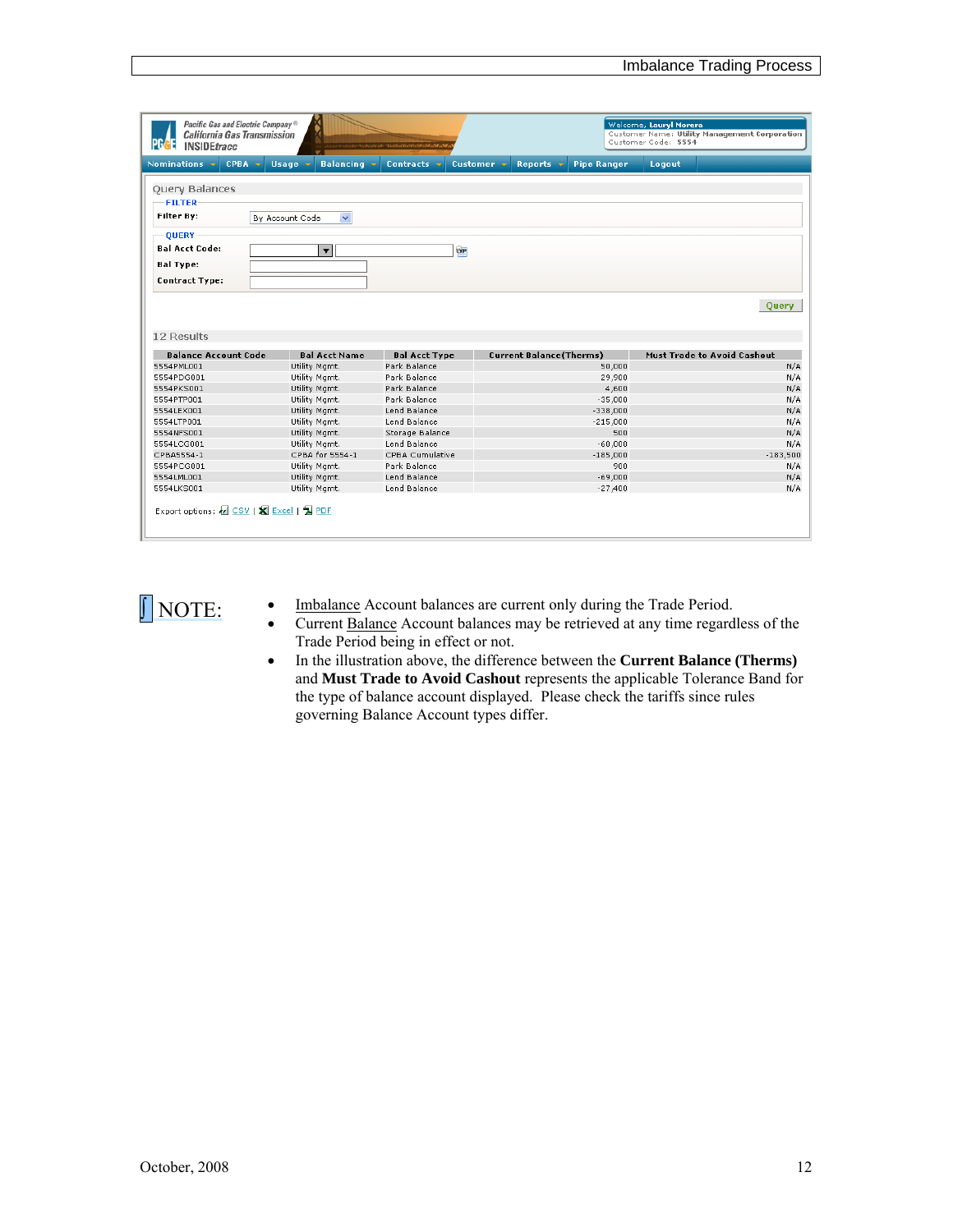#### <span id="page-12-0"></span>**Query Trades**

To view current trades, select *Balancing, Query Trades* from the top navigation. A list of the most recent trading period account trades will be shown in the table, sorted by Status.

| <b>QUERY-</b><br>Filter By:                                                            |                                         |                        | Imbalance Month/Year + Trade Date v |                                  |                            |                            |                            |                                                                                         |                       |                      |                       |                           |                         |                       |
|----------------------------------------------------------------------------------------|-----------------------------------------|------------------------|-------------------------------------|----------------------------------|----------------------------|----------------------------|----------------------------|-----------------------------------------------------------------------------------------|-----------------------|----------------------|-----------------------|---------------------------|-------------------------|-----------------------|
| <b>DATES</b><br>Imbalance<br>Month/Year:                                               |                                         |                        |                                     | H.                               |                            |                            | <b>Trade Date:</b>         |                                                                                         |                       |                      | 獸                     |                           |                         |                       |
| <b>SOURCE</b><br><b>Src Cust Code:</b><br><b>Src Bal Acct:</b><br><b>Src Bal Type:</b> |                                         |                        |                                     |                                  |                            |                            |                            | <b>DESTINATION</b><br><b>Dest Cust Code:</b><br><b>Dest Bal Acct:</b><br>Dest Bal Type: |                       |                      |                       |                           |                         |                       |
| <b>8 Results</b>                                                                       |                                         |                        |                                     |                                  |                            |                            |                            |                                                                                         |                       |                      |                       |                           | Query                   |                       |
| <b>Status</b>                                                                          | Trade<br>Volume<br>(Therms)             | <b>Src Bal</b><br>Type | <b>Src Bal</b><br>Code              | <b>Src</b><br><b>Bal</b><br>Name | <b>Src</b><br>Cust<br>Code | <b>Src</b><br>Cust<br>Name | Dest<br>Bal<br>Type        | <b>Dest Bal</b><br>Code                                                                 | Dest<br>Bal<br>Name   | Dest<br>Cust<br>Code | Dest<br>Cust<br>Name  | <b>Trade</b><br>Date/Time | Imbalance<br>Month/Year | S <sub>1</sub><br>п   |
| Confirmed                                                                              | 8,250                                   | Park<br>Balance        | 9999PCG001 TEST 1                   |                                  | 9999                       | TE ST 1                    | Lend<br>Balance            | 9999LCG020 TEST 1                                                                       |                       | 9999                 | TEST <sub>1</sub>     | 4/28/2008<br>09:42        | 04/2008                 | 0.                    |
| Confirmed                                                                              | 33,110 Park                             | Balance                | 9999PCG001 TEST 1                   |                                  | 9999                       | TEST <sub>1</sub>          | Lend<br>Balance            | 9999LCG020 TEST 1                                                                       |                       | 9999                 | TEST <sub>1</sub>     | 4/28/2008<br>09:38        | 04/2008                 | 0.                    |
| Confirmed                                                                              |                                         |                        | 10,000 NBAA<br>Imbalance NBAA9999   | TEST 1<br>NBAA                   | 9999                       | TEST <sub>1</sub>          | NGSA<br>Imbalance 1234567  |                                                                                         | GEN<br><b>ROCKERS</b> | 1234567              | GEN<br><b>ROCKERS</b> | 4/20/2008<br>17:32        | 03/2008                 | 0.                    |
| Confirmed                                                                              |                                         |                        | 3,897 MBAA<br>Imbalance NBAA9999    | TEST 1<br>NBAA                   | 9999                       | TEST <sub>1</sub>          | NBAA<br>Imbalance NBA48888 |                                                                                         | ABC NBAA 8888         |                      | MACAROO               | 4/20/2008<br>12:03        | 03/2008                 | 0(                    |
| Confirmed                                                                              |                                         |                        | 608 NBAA<br>Imbalance NBAA9999      | TEST 1<br><b>NBAA</b>            | 9999                       | TEST <sub>1</sub>          | NGSA<br>Imbalance          | 7654321                                                                                 | BARK<br>N SHOP        | 9999                 | TEST <sub>1</sub>     | 4/20/2008<br>08:57        | 03/2008                 | 0(                    |
| Confirmed                                                                              |                                         |                        | 100,306 NBAA<br>Imbalance NBAA9999  | TEST 1<br><b>NBAA</b>            | 9999                       | TEST <sub>1</sub>          | NGSA<br>Imbalance          | 7654322                                                                                 | <b>BARK</b><br>N SHOP | 9999                 | TEST <sub>1</sub>     | 4/20/2008<br>08:53        | 03/2008                 | 0(                    |
| Rejected                                                                               |                                         |                        | 735,500 NBAA<br>Imbalance NBAA9999  | TEST 1<br><b>NBAA</b>            | 9999                       | TEST <sub>1</sub>          | Storage<br>Balance         | 8888NFS001 ABC                                                                          |                       | 8888                 | MACAROO               | 4/26/2008<br>13:32        | 03/2008                 | 0.                    |
| Rejected                                                                               |                                         |                        | 40,000 MBAA<br>Imbalance NBAA9999   | TEST 1<br><b>NBAA</b>            | 9999                       | TEST <sub>1</sub>          | NBAA                       | Imbalance NBAA8888                                                                      | ABC NBAA 8888         |                      | MACAROO               | 4/26/2008<br>13:34        | 03/2008                 | 0.                    |
| $\left  \cdot \right $                                                                 | Export options: 2 CSV   X Excel   2 PDF |                        |                                     |                                  |                            |                            |                            |                                                                                         |                       |                      |                       |                           |                         | $\blacktriangleright$ |
|                                                                                        |                                         |                        |                                     |                                  | My Account                 |                            | About INSIDEtracc          | Home                                                                                    |                       |                      |                       |                           |                         |                       |

Options to limit your current trades query include the following fields (all yellow mandatory fields are required for the query):

- **Filter By** ~ limits your query to one of several selections.
- **Imbalance Month/Year** ~ limits your query to a specific imbalance month and year.
- **• Trade Date** ~ limits your query to a specific trade date.
- Click on the **QUERY** button to populate the Results Table with your selections.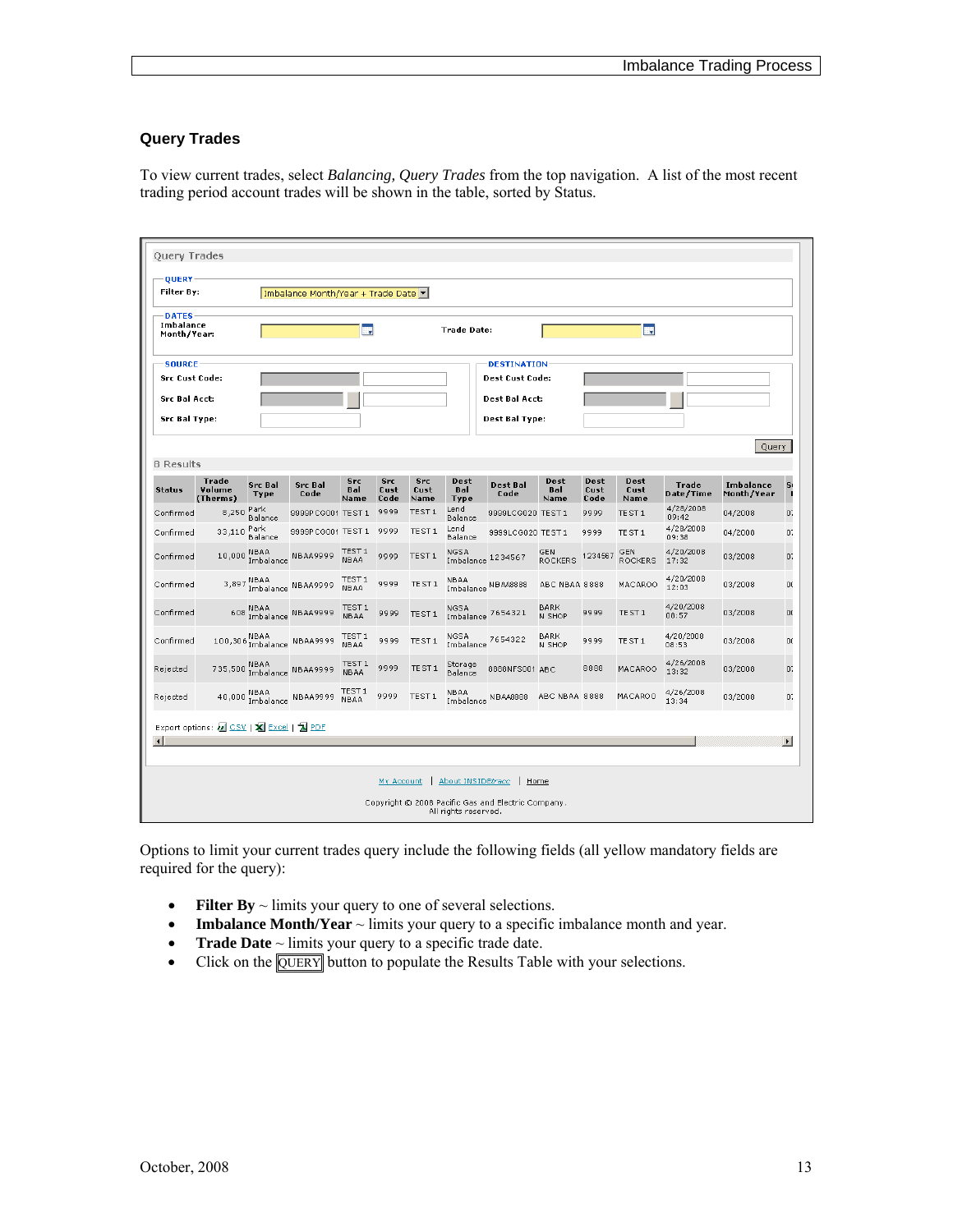### <span id="page-13-0"></span>**Modifying Trades**

Once confirmed, a trade may not be modified. If you wish to change a trade you have previously entered, you must reject the pending trade and re-enter the desired trade:

- Select *Balancing, Confirm/Reject Trade* from the main navigation.
- Click once on the icon in the Actions column for the *Pending* trade you wish to modify. This action causes that particular trade to populate a new screen with the Pending trade information. Click on the Reject button.
- Re-enter the desired trade by navigating to *Balancing, Create Trade* from the main navigation.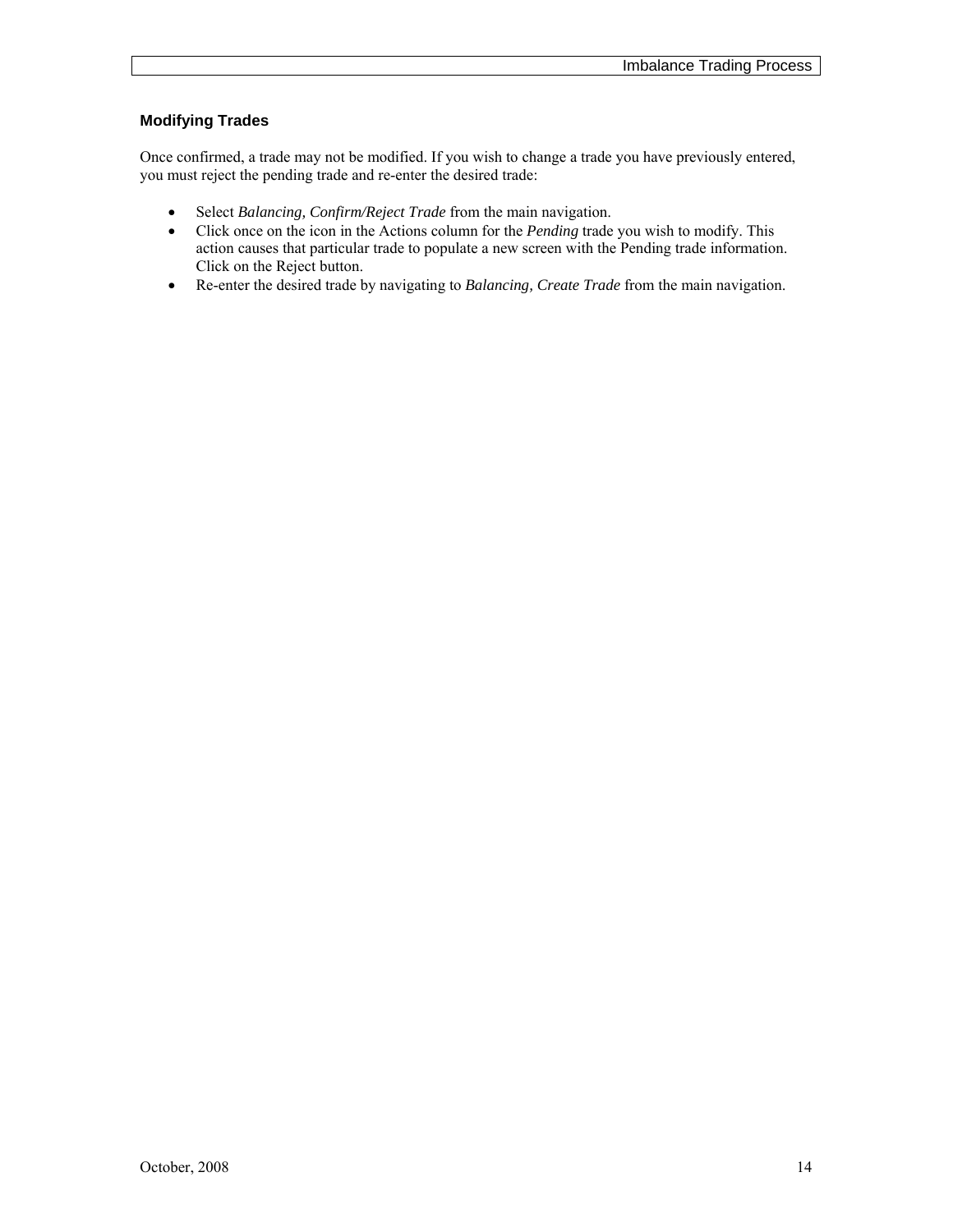#### <span id="page-14-0"></span>**Confirm/Reject Trades**

After your trading partner has entered a trade, you will need to confirm or reject it. A trade may be rejected by either trade partner prior to confirmation.

| Pending Trades                                                                                          |                             |                        |                        |                               |                            |                            |                            |                  |                     |                      |                      |                     |                         |                   |
|---------------------------------------------------------------------------------------------------------|-----------------------------|------------------------|------------------------|-------------------------------|----------------------------|----------------------------|----------------------------|------------------|---------------------|----------------------|----------------------|---------------------|-------------------------|-------------------|
| 1 Results                                                                                               |                             |                        |                        |                               |                            |                            |                            |                  |                     |                      |                      |                     |                         |                   |
| <b>Actions</b>                                                                                          | Trade<br>Volume<br>(Therms) | <b>Src Bal</b><br>Type | <b>Src Bal</b><br>Code | <b>Src</b><br>Bal<br>Name     | <b>Src</b><br>Cust<br>Code | <b>Src</b><br>Cust<br>Name | Dest<br><b>Bal</b><br>Type | Dest Bal<br>Code | Dest<br>Bal<br>Name | Dest<br>Cust<br>Code | Dest<br>Cust<br>Name | Trade<br>Date/Time  | Imbalance<br>Month/Year | Submitt<br>By Coc |
|                                                                                                         | 25,000                      | NBAA<br>Imbalance      | <b>NBAA9999</b>        | Utility<br>Mat<br><b>NBAA</b> | 9999                       | Utility<br>Mgt             | <b>NBAA</b><br>Imbalance   | <b>NBAA8888</b>  | ABC<br><b>NBAA</b>  | 8888                 | ABC<br>Corp.         | 11/18/2009<br>10:46 | 10/2009                 | 8888              |
| ₹<br>$\rightarrow$<br>$\sim$ 1111                                                                       |                             |                        |                        |                               |                            |                            |                            |                  |                     |                      |                      |                     |                         |                   |
| About INSIDEtracc<br>Home<br>Copyright © 2008 Pacific Gas and Electric Company.<br>All rights reserved. |                             |                        |                        |                               |                            |                            |                            |                  |                     |                      |                      |                     |                         |                   |
|                                                                                                         |                             |                        |                        |                               |                            |                            |                            |                  |                     |                      |                      |                     |                         |                   |

Action Required: Please Confirm or Reject

| Confirm/Reject Trade<br><b>SUBMITTER</b> |                                       |                                                                            |                                             |
|------------------------------------------|---------------------------------------|----------------------------------------------------------------------------|---------------------------------------------|
| Submitter:                               | 8888 ABC Corporation                  |                                                                            |                                             |
| <b>TRADE DETAIL:</b>                     |                                       |                                                                            |                                             |
| Volume (Therms):                         | 25,000                                | <b>Imbalance Month/Year:</b>                                               | 10/2009                                     |
| Trade Date/Time:                         | 11/18/2009 10:46                      | Status:                                                                    | Pending                                     |
| <b>SOURCE</b>                            |                                       | <b>DESTINATION</b>                                                         |                                             |
| <b>Src Cust code:</b>                    | 9999 (Utility Management Corporation) | <b>Dest Cust code:</b>                                                     | 8888 (ABC Corporation)                      |
| <b>Src Bal Acct:</b>                     | NBAA9999 (Utility Mat NBAA)           | <b>Dest Bal Acct:</b>                                                      | NBAA8888 (ABC NBAA)                         |
| Src Bal Type:                            | NBAA Imbalance                        | Dest Bal Type:                                                             | NBAA Imbalance                              |
| <b>SOURCE ACCOUNT POSITION (THERMS)</b>  |                                       |                                                                            |                                             |
| <b>Starting Balance/Imbalance:</b>       | 136,729                               |                                                                            |                                             |
| <b>Ending Balance/Imbalance:</b>         | 136,729                               |                                                                            |                                             |
| <b>Must Trade to Avoid Cashout:</b>      | 18,538                                |                                                                            |                                             |
|                                          |                                       |                                                                            | Reject<br>Back To Pending Trades<br>Confirm |
|                                          |                                       | About INSIDEtracc<br>Home                                                  |                                             |
|                                          |                                       | Copyright © 2008 Pacific Gas and Electric Company.<br>All rights reserved. |                                             |

NOTE: Customer 0000 is view their own account position. In this example,<br>Customer 0000 is viewing a trade made with Customer 8888. Customer 0000 is Customer 9999 is viewing a trade made with Customer 8888. Customer 9999 will only be able to view the Source Account Position, since the source account belongs to them.

Confirm Reject | Back To Pending Trades | Confirm and Reject buttons will be enabled if you are confirming or rejecting a pending trade. Only the Reject button will show if you are the party that entered the trade.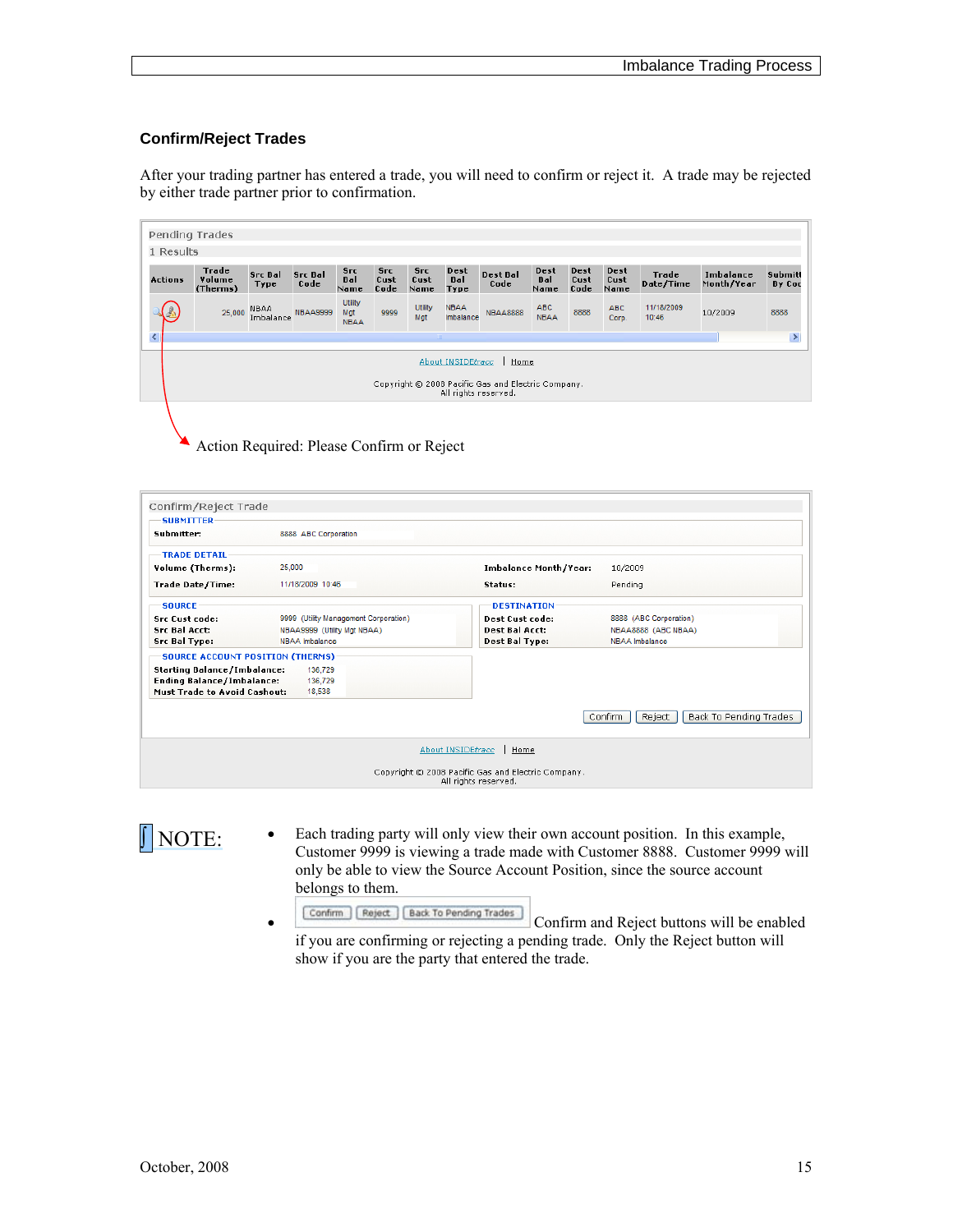To confirm a trade:

- Select *Balancing, Confirm/Reject Trade* from the top navigation.
- When you logon to the application, you will see all your *Pending* trades for the current Trade Period in the Results Table.
- Click once on the icon in the Actions column for the *Pending* trade you wish to confirm. This action causes that particular trade to open a new screen with the Pending trade information.
- Click once on the CONFIRM button.
- If the trade successfully passes through a series of validations, it will appear in the Results Table and display a *Confirmed* status.
- Should the trade not pass the validations, a message indicating this will display. The trade will retain a *Pending* status until appropriate action is taken by either party to correct the element determined to be invalid.

**NOTE:** If the *Pending* status shows an asterisk (\*), it means you have not confirmed the trade your trading partner originally entered. Holding your cursor over the icon will show the float-over message, "Action Required: Please Confirm or Reject."

> If the *Pending* status does not have an asterisk, it means your trading partner has not confirmed the trade you originally entered. Holding your cursor over the icon will show the float-over message, "Awaiting confirmation."

### To reject a trade:

- Select *Balancing, Confirm/Reject Trade* from the top navigation.
- When you logon to the application, you will see all your *Pending* trades for the current Trade Period in the Results Table.
- Click once on the icon in the Actions column for the *Pending* trade you wish to reject. This action causes that particular trade to open a new screen with the trade information.
- Click once on the  $REIET$  button. This action causes the trade to display in the Results Table with a *Rejected* status.

 NOTE: When the Trade Period expires, the status of all remaining *Pending* trades will change to *Expired*. Any remaining imbalance outside the applicable Tolerance Band will be subject to cashout.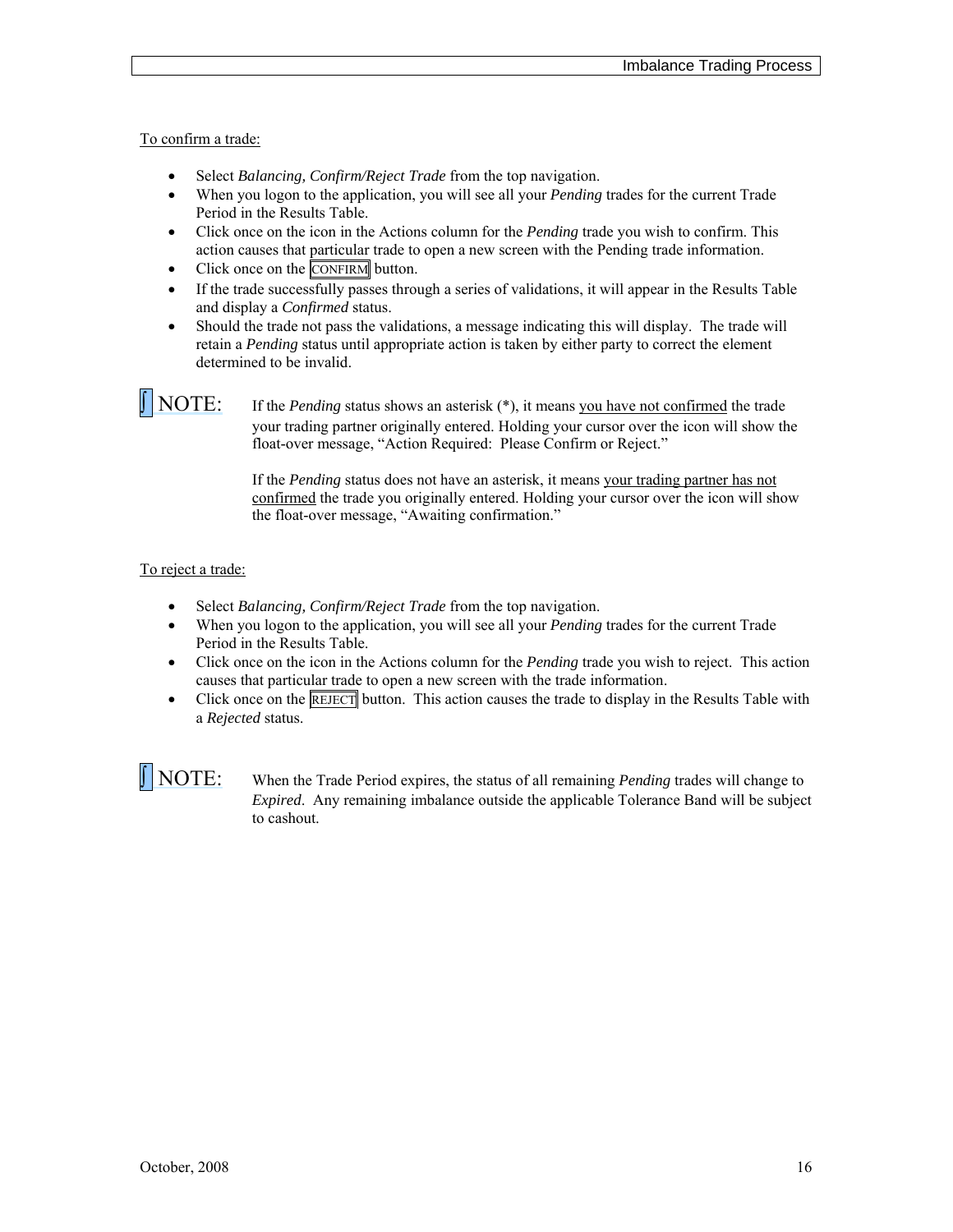#### <span id="page-16-0"></span>**Create Market Center Trade**

Use the **Balancing** navigation selection to **Create Market Center Trade**. Market Center trades can be made any day of the month, at your convenience.

| Pacific Gas and Electric Company <sup>®</sup><br><b>California Gas Transmission</b><br><b>INSIDEtracc</b> | ったらえらてつぶらぶってっていきょういういいで、"もいくけいてけいさけにさけにあるいちょうして。 | Welcome, Lauryl Morera<br>Customer Name: Utility Management Corporation<br>Customer Code: 5554 |  |  |  |  |  |
|-----------------------------------------------------------------------------------------------------------|--------------------------------------------------|------------------------------------------------------------------------------------------------|--|--|--|--|--|
| <b>CPBA</b><br><b>Nominations</b><br><b>Usage</b><br><b>START</b>                                         | <b>Balancing</b><br><b>Contracts</b>             | Customer $\mathbf{\overline{v}}$<br><b>Reports</b><br><b>Pipe Ranger</b><br>Logout             |  |  |  |  |  |
|                                                                                                           | Query Balances                                   |                                                                                                |  |  |  |  |  |
| Welcome to INSIDEtracc                                                                                    | Query Trades                                     |                                                                                                |  |  |  |  |  |
|                                                                                                           | Create Trade                                     | About INSIDEtracc<br>Home                                                                      |  |  |  |  |  |
|                                                                                                           | Create Market Center Trade                       |                                                                                                |  |  |  |  |  |
|                                                                                                           | Confirm/Reject Trade                             | acific Gas and Electric Company.<br>सा rights reserved.                                        |  |  |  |  |  |
|                                                                                                           |                                                  |                                                                                                |  |  |  |  |  |

 NOTE: No Market Center Trades are allowed between Intraday 2 Confirm and Schedule processes, because park and lend balances may be updated via the Released process for the gas day.

| Nominations *                                                                        | CPBA + | Usage + | <b>Balancing</b>        | Contracts * |            | Customer = | Reports $\rightarrow$                                                                  | <b>Pipe Ranger</b> | Logout                   |            |
|--------------------------------------------------------------------------------------|--------|---------|-------------------------|-------------|------------|------------|----------------------------------------------------------------------------------------|--------------------|--------------------------|------------|
| Create Market Center Trade<br>TRADE DETAIL:<br>*Volume(Dth):                         |        |         |                         |             |            |            |                                                                                        |                    |                          |            |
| <b>SOURCE</b><br>*Src Bal Acct:<br><b>Src Bal Type:</b><br><b>Src Contract Type:</b> |        |         | $\overline{\mathbf{v}}$ |             | <b>TYP</b> | Type:      | <b>DESTINATION</b><br>*Dest Bal Acct:<br><b>Dest Bal Type:</b><br><b>Dest Contract</b> |                    | $\overline{\phantom{a}}$ | <b>TYP</b> |
|                                                                                      |        |         |                         |             |            |            |                                                                                        |                    |                          | Submit     |

### NOTE: Remember that **Market Center Trades are made in decatherms (Dth)**. This is different from imbalance trades, which are made in therms.

- Enter the volume in Dth for the trade.
- Enter the Source Market Center account.
- Enter the Destination Market Center account.
- Click once on the SUBMIT button.
- If the trade is successful, you will see a green status bar indicating the successful trade in a new screen, which will show updated positions for your accounts.

Please contact a [CGT Sales Representative](http://www.pge.com/pipeline/about/contact/reps.shtml) with any questions you may have about Market Center trades.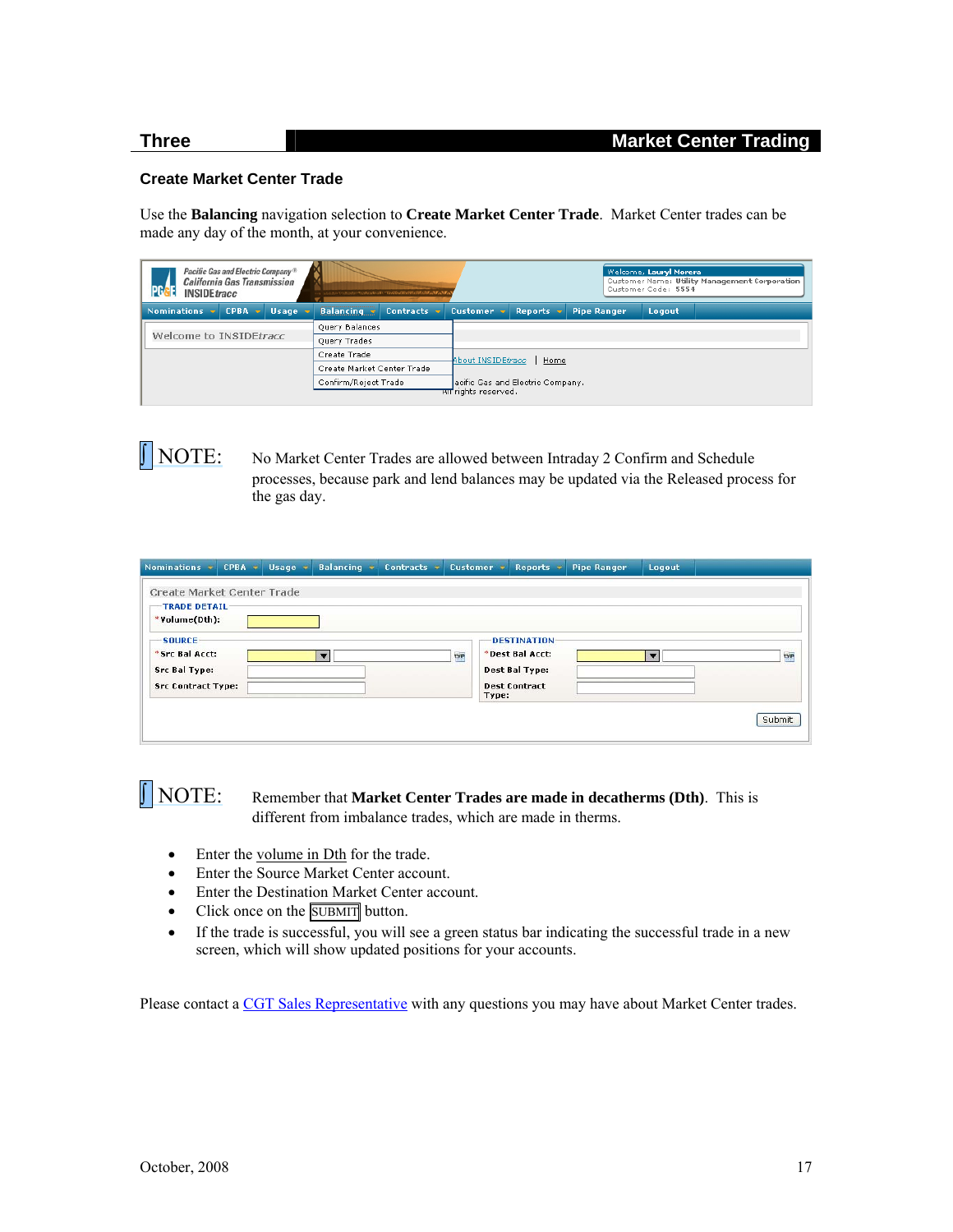### **Four Simple Trading Example**

#### <span id="page-17-0"></span>**Simple Trading Example**

Trade Period Begins (trade period dates are posted on the Pipe Ranger Web site under Tools & Services, Imbalance Trading)

- Receive faxed imbalance statement no later than the  $15<sup>th</sup>$  of the month.
- Determine volume of trade based upon type of imbalances to be resolved.

#### Negotiate the Trade

- Negotiate with trading partner.
- Exchange volume in therms to be traded.
- Exchange Customer Codes, Names of Source and Destination Balance Accounts.
- Determine who will enter the trade and who will confirm it electronically.

#### Enter the Trade

- Partner #1 enters trade information into INSIDE*tracc* by selecting *Balancing, Create Trade* from the top navigation.
- $\bullet$  Click the  $\overline{\text{SUBMIT}}$  button.
- Trade appears for both traders in their respective *Balancing, Confirm/Reject Trade* screens as *Pending*.

#### Confirm the Trade

- Partner #2 clicks on the icon within the Actions column on the pending trade to be confirmed.
- Confirm the trade by clicking on the CONFIRM button.
- Trade appears for both traders in their respective *Balancing, Confirm/Reject Trade* screens as *Confirmed*.

### Trade Period Ends

All trades displayed as *Pending* change to *Expired*.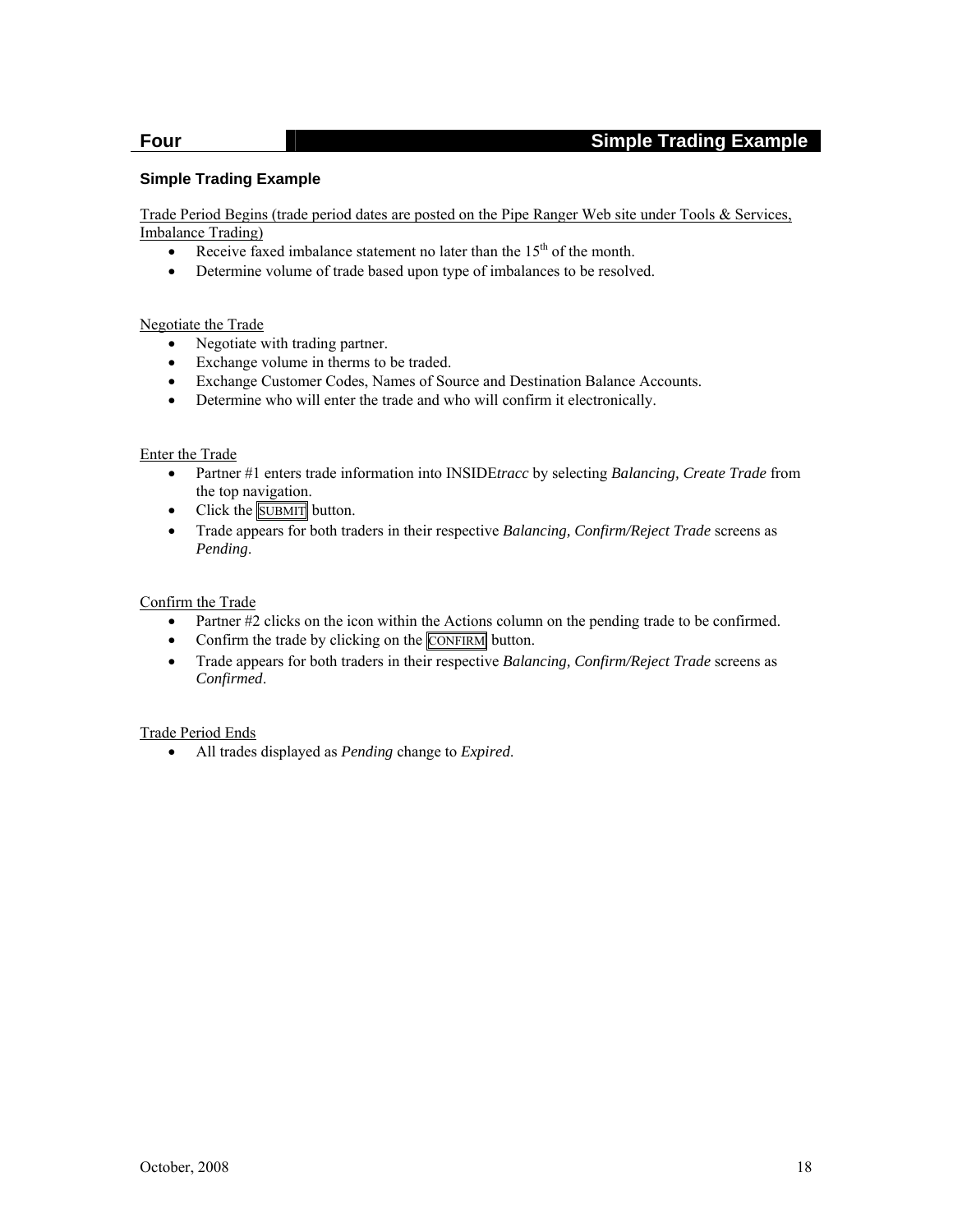### **Five Imbalance Trading Messages**

#### <span id="page-18-0"></span>**Imbalance Trading Messages**

The following bulleted Imbalance Trading messages are grouped according to the categories of situations likely encountered.

Action Successfully Completed

- Trade was submitted successfully.
- Trade was confirmed successfully.
- Trade was rejected successfully.

#### Additional Selection Required By You

• Please select a balance account.

#### Contact Trading Partner

- Awaiting Confirmation (i.e., your trading partner must confirm this trade).
- Source Account is invalid.
- Destination Account is invalid.
- Business Partner for the Source Account doesn't exist.
- Business Partner for the Destination Account doesn't exist.

#### Contact PG&E

- Trade cannot be completed. Please contact a CGT representative at 1.800.343.4743 for assistance.
- Unknown Trade Action. Please contact a CGT representative at 1.800.343.4743 for assistance.

#### Current Trade Status Not Consistent With Requested Action

- Cannot confirm a trade with a status of xxx.
- Cannot reject a trade with a status of xxx.
- Cannot submit a trade with a status of xxx.

#### Problem With Agent Status

- Customer must be an authorized agent for either the Source or Destination Balance Account.
- The agent is not authorized to reject this trade.
- Source Customer must be an authorized agent.
- Destination Customer must be an authorized agent.

#### Trade Volume Problem

- The trade volume is invalid for the Destination Balance Account.
- The trade volume is invalid for the Source Balance Account.
- One of the Balance Accounts requires that trades be in multiples of ten therms.

#### Balance Account Relationship Problem

- A trade between these two accounts is invalid.
- Source and Destination Accounts must be different.

#### Outside Trade Period Dates

• The Trading period is not currently open.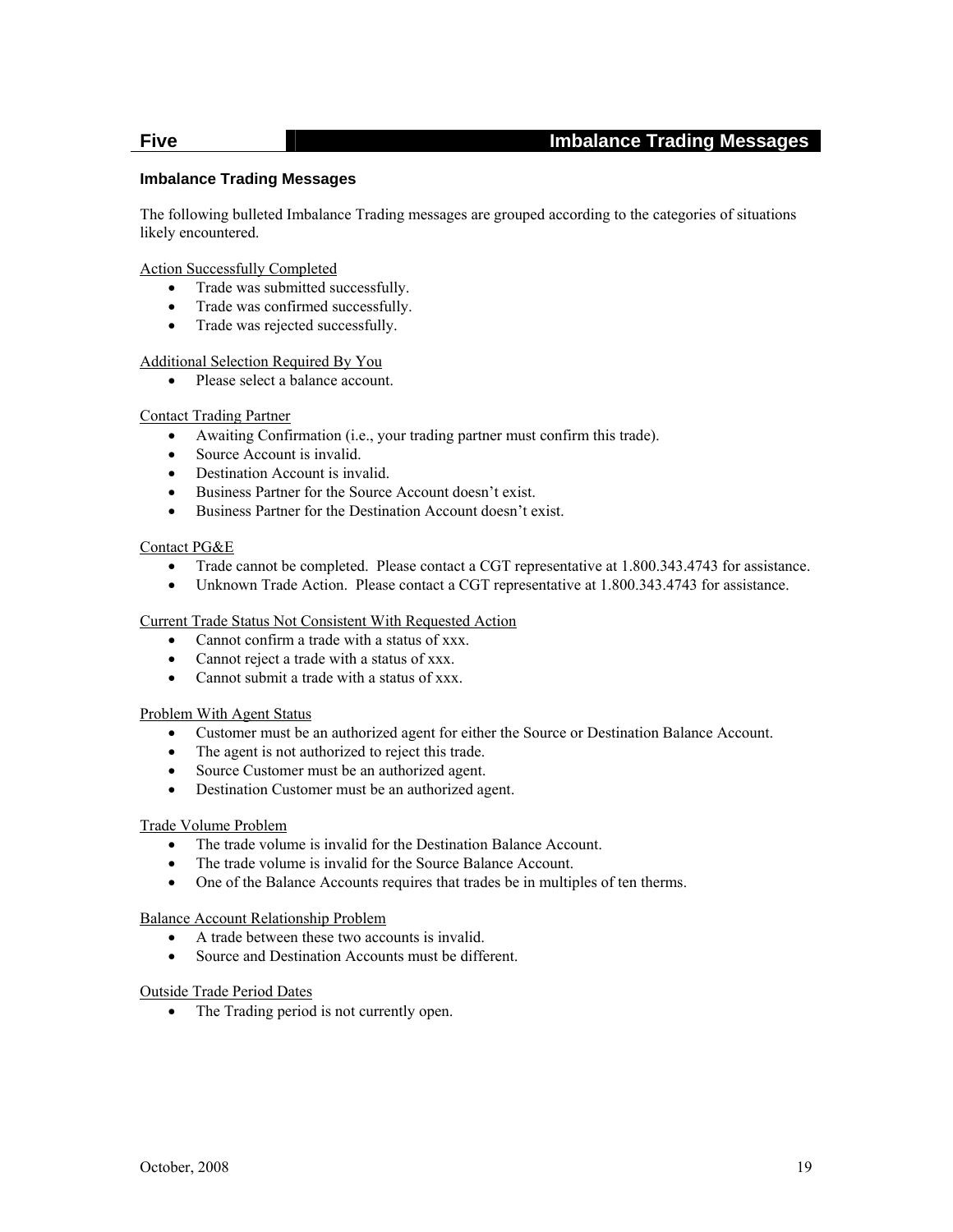### **Six Market Center Trades Messages**

### <span id="page-19-0"></span>**Market Center Trades Messages**

The following bulleted Market Center Trades messages are grouped according to the categories of situations likely encountered.

#### Action Successfully Completed

• Trade was submitted successfully.

Additional Selection Required By You

• Please select a balance account.

#### Contact PG&E

- Trade cannot be completed. Please contact a CGT representative at 1.800.343.4743 for assistance.
- Unknown Trade Action. Please contact a CGT representative at 1.800.343.4743 for assistance.

#### Problem with Validation

- Source and Destination Customer must be an authorized agent for both accounts.
- Source and destination balance accounts should be in the same location.
- Trade between Park and Lend Balance Accounts is not valid for specified date.
- Trade between Park as a Source Account and Lend as a Destination Account is not valid for specified date.
- Trade between Lend as a Source Account and Park as a Destination Account is not valid for specified date.
- Trade between Park as a Source Account and Park as a Destination Account is not valid for specified date.
- Trade between Lend as a Source Account and Lend as a Destination Account is not valid for specified date.
- No Market Center Trades allowed between Intraday 2 cycle.
- Source balance account is inactive.
- Destination balance account is inactive.

#### Trade Volume Problem

- Lend Balance cannot be a positive number.
- Park Balance cannot be a negative number.